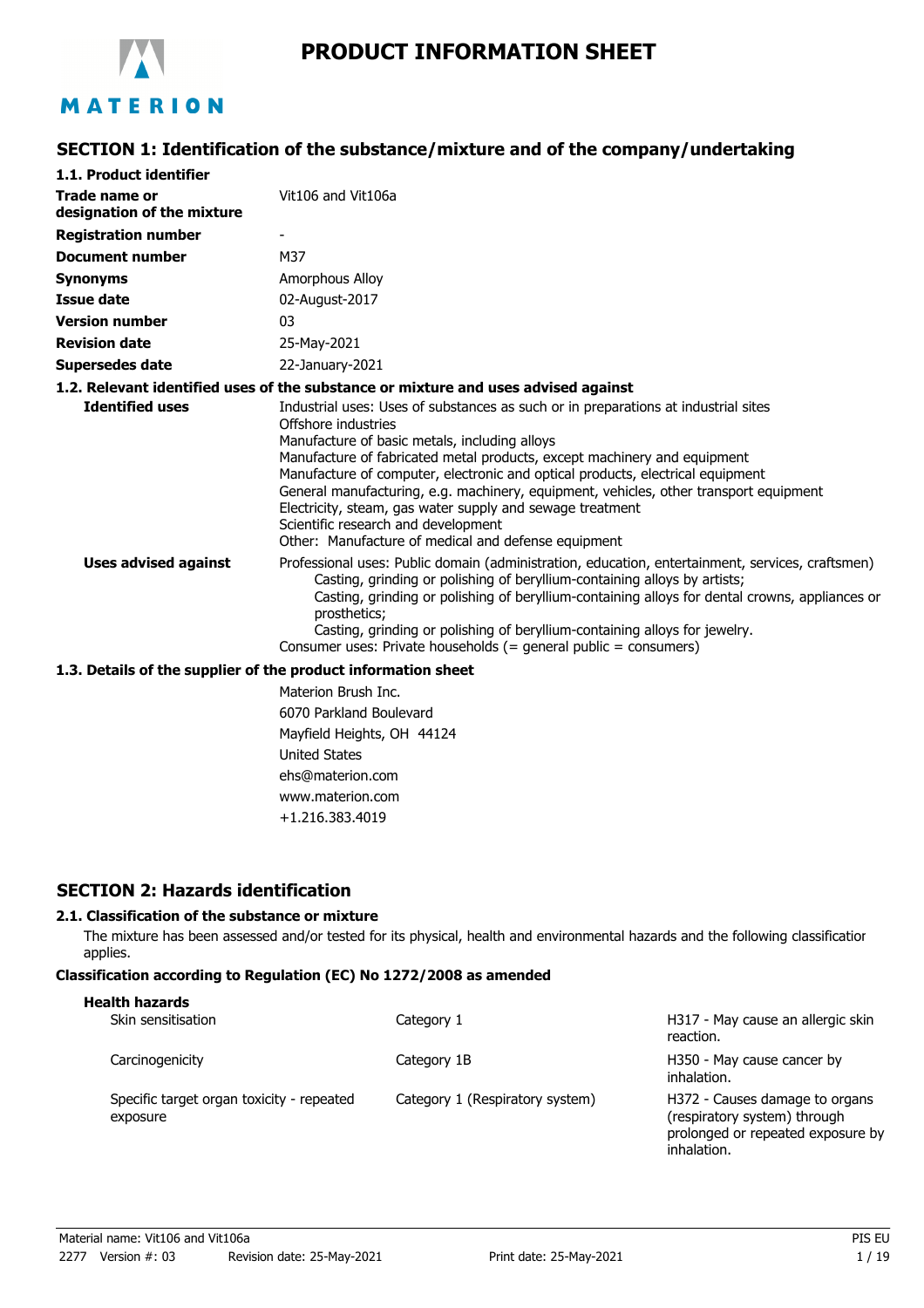May cause cancer by inhalation. May cause allergy or asthma symptoms or breathing difficulties if inhaled. Causes damage to organs through prolonged or repeated exposure.

## **2.2. Label elements**

## **Label according to Regulation (EC) No. 1272/2008 as amended**

**Contains:** Aluminium, Beryllium, COPPER FLAKES (COATED WITH ALIPHATIC ACID), NICKEL POWDER; [PARTICLE DIAMETER < 1MM], Niobium, ZIRCONIUM POWDER, DRY (NON PYROPHORIC)

**Hazard pictograms**



| <b>Prevention</b>                 |                                                                                                     |
|-----------------------------------|-----------------------------------------------------------------------------------------------------|
| P201                              | Obtain special instructions before use.                                                             |
| P <sub>202</sub>                  | Do not handle until all safety precautions have been read and understood.                           |
| P <sub>260</sub>                  | Do not breathe dust/fume.                                                                           |
| P <sub>264</sub>                  | Wash thoroughly after handling.                                                                     |
| P270                              | Do not eat, drink or smoke when using this product.                                                 |
| P <sub>272</sub>                  | Contaminated work clothing should not be allowed out of the workplace.                              |
| P285                              | In case of inadequate ventilation wear respiratory protection.                                      |
| <b>Response</b>                   |                                                                                                     |
| $P301 + P310$                     | IF SWALLOWED: Immediately call a POISON CENTRE/doctor.                                              |
| $P302 + P350$                     | If on skin: Wash with plenty of water.                                                              |
| $P308 + P313$                     | If exposed or concerned: Get medical advice/attention.                                              |
| P312                              | Call a POISON CENTRE/doctor if you feel unwell.                                                     |
| $P342 + P311$                     | If experiencing respiratory symptoms: Call a poison centre/doctor.                                  |
| $P361 + P364$                     | Take off immediately all contaminated clothing and wash it before reuse.                            |
| <b>Storage</b>                    |                                                                                                     |
| $P403 + P233$                     | Store in a well-ventilated place. Keep container tightly closed.                                    |
| P405                              | Store locked up.                                                                                    |
| <b>Disposal</b>                   |                                                                                                     |
| P501                              | Dispose of contents/container in accordance with local/regional/national/international regulations. |
| Supplemental label<br>information | For further information, please contact the Product Stewardship Department at $+1.216.383.4019$ .   |
| 2.3. Other hazards                | None known.                                                                                         |
|                                   |                                                                                                     |

# **SECTION 3: Composition/information on ingredients**

## **3.2. Mixtures**

## **General information**

| <b>Chemical name</b>                          | $\frac{0}{0}$ | No.                          | CAS-No. / EC REACH Registration No. Index No.                                                                                                                        | <b>Notes</b> |
|-----------------------------------------------|---------------|------------------------------|----------------------------------------------------------------------------------------------------------------------------------------------------------------------|--------------|
| ZIRCONIUM POWDER, DRY (NON<br>PYROPHORIC)     | $55 - 71$     | 7440-67-7<br>231-176-9       | $040 - 002 - 00 - 9$                                                                                                                                                 |              |
|                                               |               | 3;H335, STOT RE 1;H372       | Classification: Flam. Sol. 2; H228, Pyr. Sol. 1; H250, Self-heat. 1; H251, Water-React.<br>2;H261, Skin Irrit. 2;H315, Skin Sens. 1;H317, Eye Irrit. 2;H319, STOT SE |              |
| COPPER FLAKES (COATED WITH<br>ALIPHATIC ACID) | $10 - 20$     | 7440-50-8<br>231-159-6       | 01-2119480154-42-0080                                                                                                                                                |              |
| <b>Classification: -</b>                      |               |                              |                                                                                                                                                                      |              |
| NICKEL POWDER; [PARTICLE<br>DIAMETER < 1MM]   | $8 - 12$      | 7440-02-0<br>$231 - 111 - 4$ | 01-2119438727-29-0049<br>028-002-00-7                                                                                                                                |              |
|                                               |               |                              | <b>Classification:</b> Skin Sens. 1;H317, STOT SE 3;H335, Carc. 2;H351, STOT RE 2;H373                                                                               | 7,S          |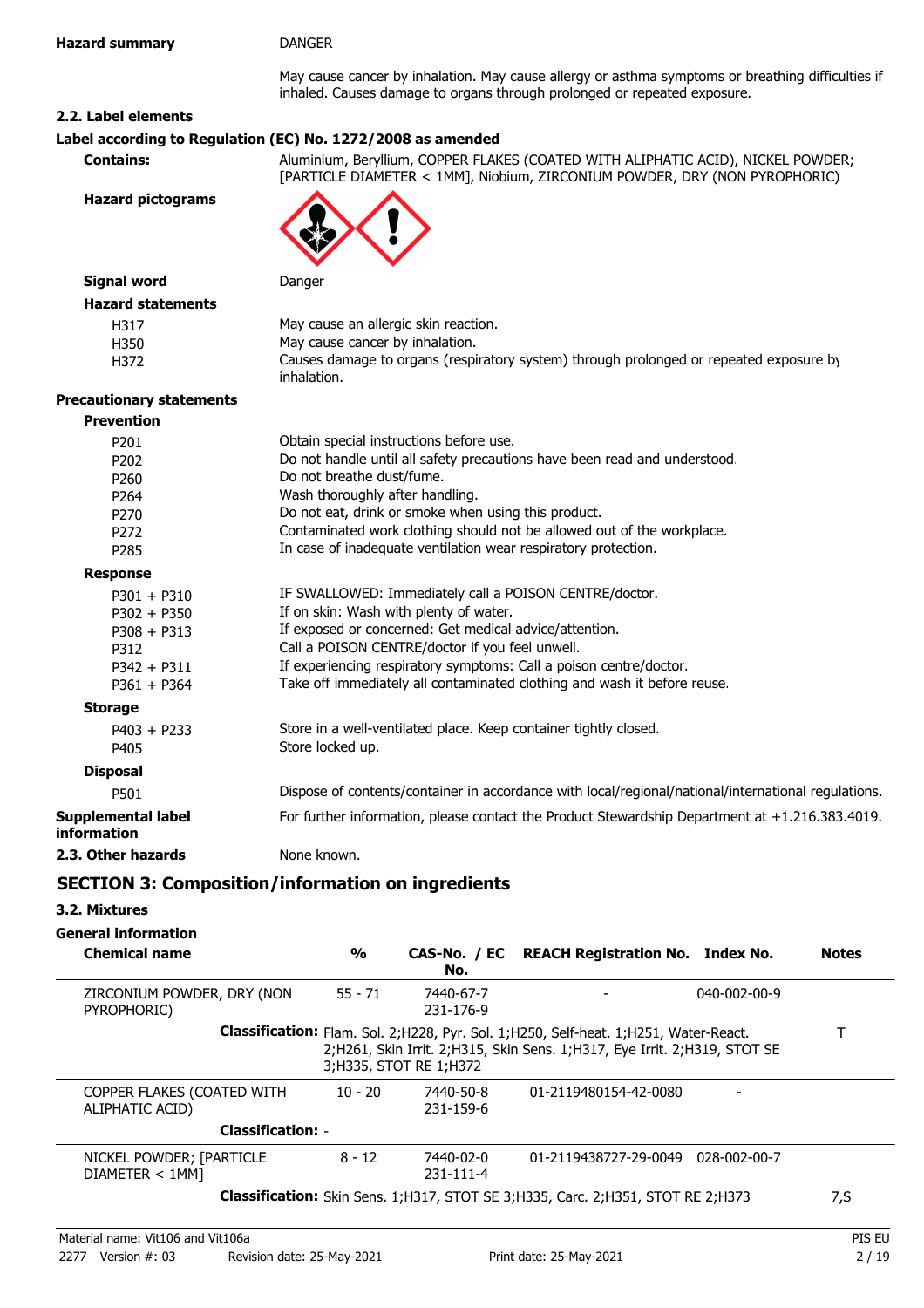| <b>Chemical name</b>                                                                     | $\frac{1}{2}$                          | CAS-No. / EC<br>No.    | <b>REACH Registration No. Index No.</b>                                                                                                                                                                                                                                                                                                                                                                                                                                                                                                                                                                                                                                                                                                                                                                                                                                                                                                                                                                                                                                                                                                                                                                                                                                                                                                                                                    | <b>Notes</b> |
|------------------------------------------------------------------------------------------|----------------------------------------|------------------------|--------------------------------------------------------------------------------------------------------------------------------------------------------------------------------------------------------------------------------------------------------------------------------------------------------------------------------------------------------------------------------------------------------------------------------------------------------------------------------------------------------------------------------------------------------------------------------------------------------------------------------------------------------------------------------------------------------------------------------------------------------------------------------------------------------------------------------------------------------------------------------------------------------------------------------------------------------------------------------------------------------------------------------------------------------------------------------------------------------------------------------------------------------------------------------------------------------------------------------------------------------------------------------------------------------------------------------------------------------------------------------------------|--------------|
| Niobium                                                                                  | $2 - 10$                               | 7440-03-1<br>231-113-5 |                                                                                                                                                                                                                                                                                                                                                                                                                                                                                                                                                                                                                                                                                                                                                                                                                                                                                                                                                                                                                                                                                                                                                                                                                                                                                                                                                                                            |              |
|                                                                                          | <b>Classification: -</b>               |                        |                                                                                                                                                                                                                                                                                                                                                                                                                                                                                                                                                                                                                                                                                                                                                                                                                                                                                                                                                                                                                                                                                                                                                                                                                                                                                                                                                                                            |              |
| Aluminium                                                                                | $2 - 5$                                | 7429-90-5<br>231-072-3 | 01-2119529243-45-0056 013-002-00-1                                                                                                                                                                                                                                                                                                                                                                                                                                                                                                                                                                                                                                                                                                                                                                                                                                                                                                                                                                                                                                                                                                                                                                                                                                                                                                                                                         |              |
|                                                                                          | <b>Classification: -</b>               |                        |                                                                                                                                                                                                                                                                                                                                                                                                                                                                                                                                                                                                                                                                                                                                                                                                                                                                                                                                                                                                                                                                                                                                                                                                                                                                                                                                                                                            | т            |
| Beryllium                                                                                | $0 - 0,1$                              | 7440-41-7<br>231-150-7 | 01-2119487146-32-0000 004-001-00-7                                                                                                                                                                                                                                                                                                                                                                                                                                                                                                                                                                                                                                                                                                                                                                                                                                                                                                                                                                                                                                                                                                                                                                                                                                                                                                                                                         | $\#$         |
|                                                                                          |                                        |                        | <b>Classification:</b> Skin Sens. 1;H317, STOT SE 3;H335, Carc. 1B;H350i, STOT RE 1;H372                                                                                                                                                                                                                                                                                                                                                                                                                                                                                                                                                                                                                                                                                                                                                                                                                                                                                                                                                                                                                                                                                                                                                                                                                                                                                                   |              |
| <b>SECTION 4: First aid measures</b>                                                     |                                        |                        |                                                                                                                                                                                                                                                                                                                                                                                                                                                                                                                                                                                                                                                                                                                                                                                                                                                                                                                                                                                                                                                                                                                                                                                                                                                                                                                                                                                            |              |
| <b>General information</b>                                                               | beryllium.                             |                        | If exposed or concerned: get medical attention/advice. Get medical attention if symptoms occur.<br>Wash contaminated clothing before reuse. As supplied, there is no immediate medical risk with<br>beryllium products in article form. First aid measures provided are related to particulate containing                                                                                                                                                                                                                                                                                                                                                                                                                                                                                                                                                                                                                                                                                                                                                                                                                                                                                                                                                                                                                                                                                  |              |
| 4.1. Description of first aid measures                                                   |                                        |                        |                                                                                                                                                                                                                                                                                                                                                                                                                                                                                                                                                                                                                                                                                                                                                                                                                                                                                                                                                                                                                                                                                                                                                                                                                                                                                                                                                                                            |              |
| <b>Inhalation</b>                                                                        |                                        |                        | If symptoms develop move victim to fresh air. For breathing difficulties, oxygen may be necessary.<br>Breathing difficulty caused by inhalation of particulate requires immediate removal to fresh air. If<br>breathing has stopped, perform artificial respiration and obtain medical help.                                                                                                                                                                                                                                                                                                                                                                                                                                                                                                                                                                                                                                                                                                                                                                                                                                                                                                                                                                                                                                                                                               |              |
| <b>Skin contact</b>                                                                      | lodged under the skin must be removed. |                        | Take off contaminated clothing and wash before reuse. Thoroughly wash skin cuts or wounds to<br>remove all particulate debris from the wound. Seek medical attention for wounds that cannot be<br>thoroughly cleansed. Treat skin cuts and wounds with standard first aid practices such as<br>cleansing, disinfecting and covering to prevent wound infection and contamination before<br>continuing work. Obtain medical help for persistent irritation. Material accidentally implanted or                                                                                                                                                                                                                                                                                                                                                                                                                                                                                                                                                                                                                                                                                                                                                                                                                                                                                              |              |
| <b>Eye contact</b>                                                                       |                                        |                        | Immediately flush eyes with plenty of water for at least 15 minutes, lifting lower and upper eyelids<br>occasionally. Get medical attention if symptoms persist.                                                                                                                                                                                                                                                                                                                                                                                                                                                                                                                                                                                                                                                                                                                                                                                                                                                                                                                                                                                                                                                                                                                                                                                                                           |              |
| <b>Ingestion</b>                                                                         | person.                                |                        | If swallowed, seek medical advice immediately and show this container or label. Induce vomiting<br>immediately as directed by medical personnel. Never give anything by mouth to an unconscious                                                                                                                                                                                                                                                                                                                                                                                                                                                                                                                                                                                                                                                                                                                                                                                                                                                                                                                                                                                                                                                                                                                                                                                            |              |
| 4.2. Most important<br>symptoms and effects, both<br>acute and delayed                   |                                        |                        | May cause allergic skin reaction. Prolonged exposure may cause chronic effects.                                                                                                                                                                                                                                                                                                                                                                                                                                                                                                                                                                                                                                                                                                                                                                                                                                                                                                                                                                                                                                                                                                                                                                                                                                                                                                            |              |
| 4.3. Indication of any<br>immediate medical attention<br>and special treatment<br>needed | situation for individual physicians.   |                        | Treatment of Chronic Beryllium Disease: There is no known treatment which will cure chronic<br>beryllium disease. Prednisone or other corticosteroids are the most specific treatment currently<br>available. They are directed at suppressing the immunological reaction and can be effective in<br>diminishing signs and symptoms of chronic beryllium disease. In cases where steroid therapy has<br>had only partial or minimal effectiveness, other immunosuppressive agents, such as<br>cyclophosphamide, cyclosporine, or methotrexate, have been used. In view of the potential side<br>effects of all the immunosuppressive medications, including steroids such as prednisone, they<br>should be used only under the direct care of a physician. Other treatment, such as oxygen, inhaled<br>steroids or bronchodilators, may be prescribed by some physicians and can be effective in selected<br>cases. In general, treatment is reserved for cases with significant symptoms and/or significant loss<br>of lung function. The decision about when and with what medication to treat is a judgment<br>In their 2014 official statement on the Diagnosis and Management of Beryllium Sensitivity and<br>Chronic Beryllium Disease, the American Thoracic Society states that "it seems prudent for workers<br>with BeS to avoid all future occupational exposure to beryllium." |              |
|                                                                                          | exposure to beryllium.                 |                        | The effects of continued low exposure to beryllium are unknown for individuals who are sensitizec<br>to beryllium or who have a diagnosis of chronic beryllium disease. It is generally recommended<br>that persons who are sensitized to beryllium or who have CBD terminate their occupational                                                                                                                                                                                                                                                                                                                                                                                                                                                                                                                                                                                                                                                                                                                                                                                                                                                                                                                                                                                                                                                                                           |              |
| <b>SECTION 5: Firefighting measures</b>                                                  |                                        |                        |                                                                                                                                                                                                                                                                                                                                                                                                                                                                                                                                                                                                                                                                                                                                                                                                                                                                                                                                                                                                                                                                                                                                                                                                                                                                                                                                                                                            |              |
| <b>General fire hazards</b>                                                              | Not available.                         |                        |                                                                                                                                                                                                                                                                                                                                                                                                                                                                                                                                                                                                                                                                                                                                                                                                                                                                                                                                                                                                                                                                                                                                                                                                                                                                                                                                                                                            |              |
| 5.1 Extinguiching media                                                                  |                                        |                        |                                                                                                                                                                                                                                                                                                                                                                                                                                                                                                                                                                                                                                                                                                                                                                                                                                                                                                                                                                                                                                                                                                                                                                                                                                                                                                                                                                                            |              |

## **5.1. Extinguishing media Suitable extinguishing media**

The product is non-combustible. Use extinguishing measures that are appropriate to local circumstances and the surrounding environment.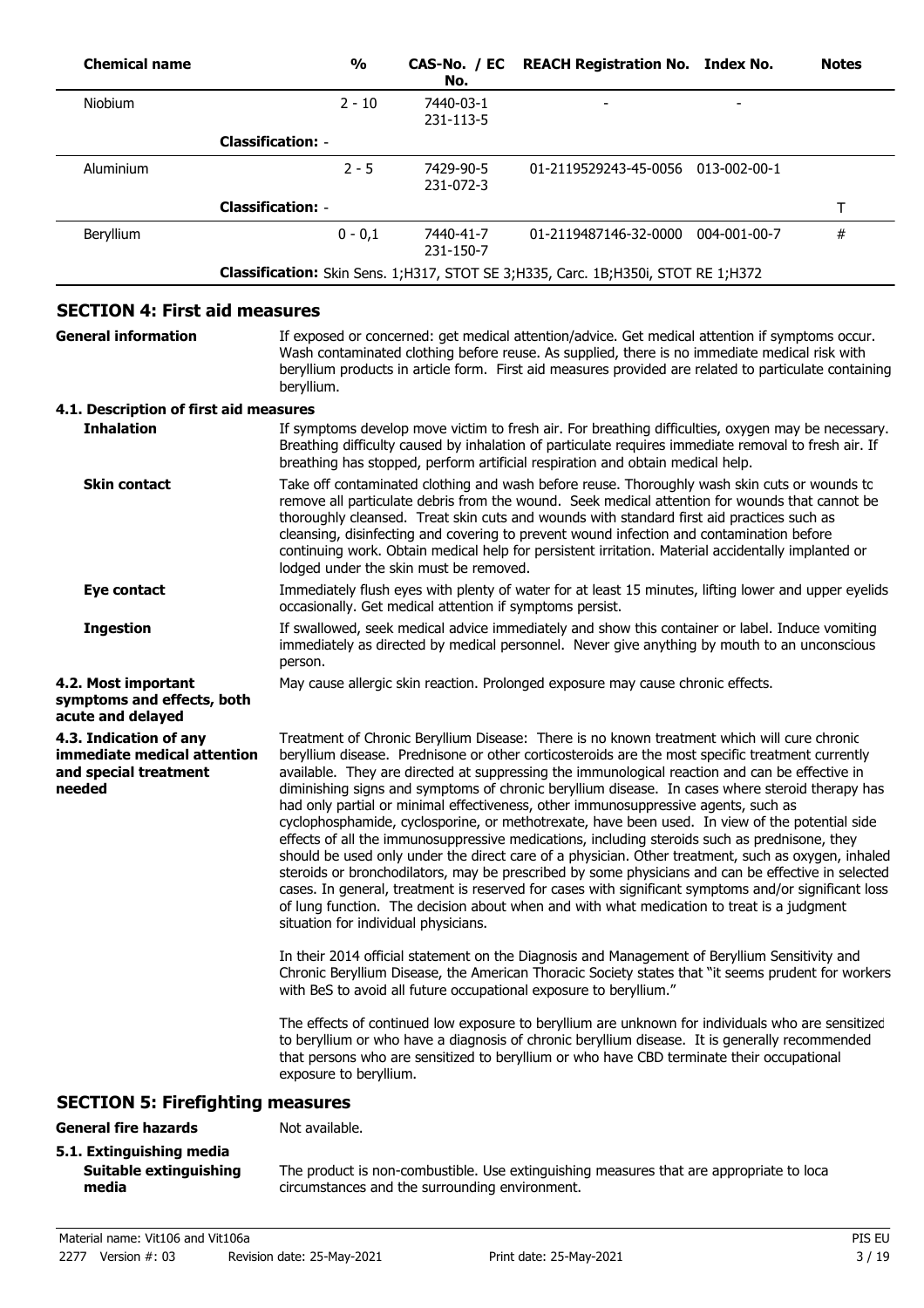| Unsuitable extinguishing<br>media                                                          | Do not use water to extinguish fires around operations involving molten metal due to the potential<br>for steam explosions.                                                     |
|--------------------------------------------------------------------------------------------|---------------------------------------------------------------------------------------------------------------------------------------------------------------------------------|
| 5.2. Special hazards arising<br>from the substance or<br>mixture                           | Not available.                                                                                                                                                                  |
| 5.3. Advice for firefighters<br><b>Special protective</b><br>equipment for<br>firefighters | Firefighters should wear full protective clothing including self contained breathing apparatus.                                                                                 |
| <b>Special firefighting</b><br>procedures                                                  | Move containers from fire area if you can do so without risk. Water runoff can cause environmental<br>damage.                                                                   |
| <b>Specific methods</b>                                                                    | Pressure-demand self-contained breathing apparatus must be worn by firefighters or any other<br>persons potentially exposed to the particulate released during or after a fire. |

# **SECTION 6: Accidental release measures**

# **6.1. Personal precautions, protective equipment and emergency procedures**

| For non-emergency<br>personnel                               | In solid form this material poses no special clean-up problems. Wear appropriate protective<br>equipment and clothing during clean-up.                                                                                                                                                 |
|--------------------------------------------------------------|----------------------------------------------------------------------------------------------------------------------------------------------------------------------------------------------------------------------------------------------------------------------------------------|
| For emergency<br>responders                                  | Not available.                                                                                                                                                                                                                                                                         |
| 6.2. Environmental<br>precautions                            | Avoid release to the environment. In the event of a spill or accidental release, notify relevant<br>authorities in accordance with all applicable regulations. Prevent further leakage or spillage if safe<br>to do so. Avoid discharge into drains, water courses or onto the ground. |
| 6.3. Methods and material for<br>containment and cleaning up | Clean up in accordance with all applicable regulations.                                                                                                                                                                                                                                |
| 6.4. Reference to other<br>sections                          | For personal protection, see section 8 of the PIS. For waste disposal, see section 13 of the PIS.                                                                                                                                                                                      |

# **SECTION 7: Handling and storage**

| 7.1. Precautions for safe<br>handling                                   | Obtain special instructions before use. Do not handle until all safety precautions have been read<br>and understood. Minimise dust generation and accumulation. Do not breathe dust/fume. Wear<br>protective gloves/protective clothing/eye protection/face protection. Wear respiratory protection.<br>Wash thoroughly after handling. When using, do not eat, drink or smoke. Contaminated work<br>clothing must not be allowed out of the workplace. |
|-------------------------------------------------------------------------|---------------------------------------------------------------------------------------------------------------------------------------------------------------------------------------------------------------------------------------------------------------------------------------------------------------------------------------------------------------------------------------------------------------------------------------------------------|
| 7.2. Conditions for safe<br>storage, including any<br>incompatibilities | Keep locked-up. Avoid contact with acids and alkalies. Avoid contact with oxidising agents.                                                                                                                                                                                                                                                                                                                                                             |
| 7.3. Specific end use(s)                                                | Not available.                                                                                                                                                                                                                                                                                                                                                                                                                                          |

# **SECTION 8: Exposure controls/personal protection**

# **8.1. Control parameters**

## **Occupational exposure limits**

# **Austria. MAK List, OEL Ordinance (GwV), BGBl. II, no. 184/2001**

| <b>Components</b>                                                | <b>Type</b> | <b>Value</b>         | <b>Form</b>               |
|------------------------------------------------------------------|-------------|----------------------|---------------------------|
| Aluminium (CAS 7429-90-5)                                        | <b>MAK</b>  | 5 mg/m $3$           | Respirable fraction.      |
|                                                                  |             | $10$ mg/m $3$        | Inhalable fraction.       |
|                                                                  | <b>STEL</b> | $20$ mg/m $3$        | Inhalable fraction.       |
|                                                                  |             | $10$ mg/m $3$        | Respirable fraction.      |
| COPPER FLAKES (COATED<br>WITH ALIPHATIC ACID)<br>(CAS 7440-50-8) | <b>MAK</b>  | 1 mg/m3              | Inhalable fraction.       |
|                                                                  |             | $0,1 \, \text{mg/m}$ | Fume and respirable dust. |
|                                                                  | <b>STEL</b> | $4$ mg/m $3$         | Inhalable fraction.       |
|                                                                  |             | $0,4$ mg/m3          | Fume and respirable dust. |
| Niobium (CAS 7440-03-1)                                          | <b>MAK</b>  | 5 mg/m $3$           | Inhalable fraction.       |
|                                                                  |             | $0,5 \text{ mg/m}$   | Fume and respirable dust. |
|                                                                  | <b>STEL</b> | 10 mg/m $3$          | Inhalable fraction.       |
|                                                                  |             | 1 mg/m3              | Fume and respirable dust. |
| ZIRCONIUM POWDER, DRY<br>(NON PYROPHORIC) (CAS<br>7440-67-7)     | <b>MAK</b>  | 5 mg/m $3$           | Inhalable fraction.       |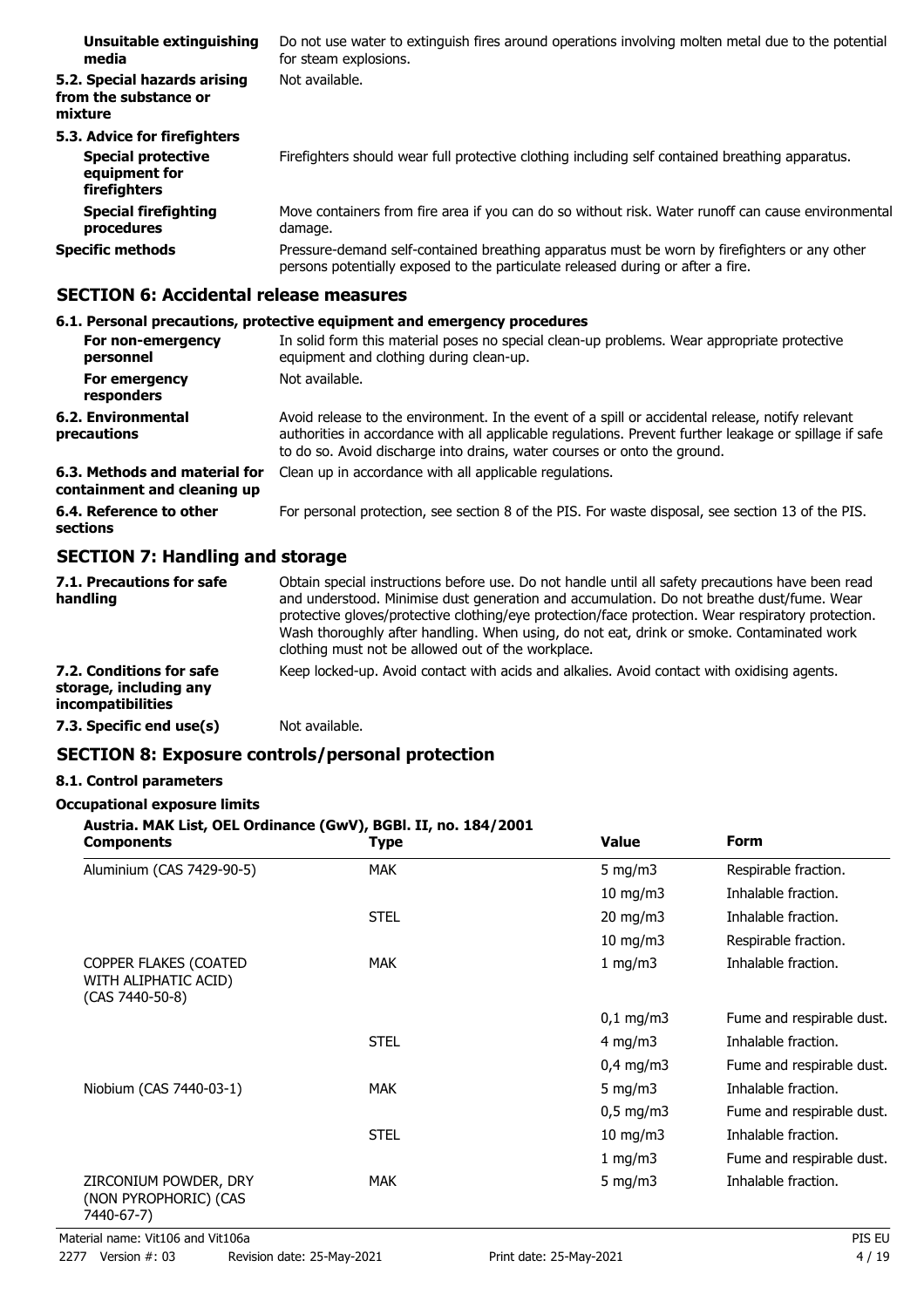| Austria. TRK List, OEL Ordinance (GwV), BGBI. II, no. 184/2001<br><b>Components</b> | <b>Type</b> | <b>Value</b>  | <b>Form</b>          |
|-------------------------------------------------------------------------------------|-------------|---------------|----------------------|
| Beryllium (CAS 7440-41-7)                                                           | <b>STEL</b> | $0,008$ mg/m3 | Inhalable fraction.  |
|                                                                                     | <b>TWA</b>  | $0,002$ mg/m3 | Inhalable fraction.  |
| NICKEL POWDER;<br>[PARTICLE DIAMETER <<br>1MM] (CAS 7440-02-0)                      | <b>STEL</b> | 2 mg/m $3$    | Inhalable dust.      |
|                                                                                     | <b>TWA</b>  | $0,5$ mg/m3   | Inhalable dust.      |
| <b>Belgium. Exposure Limit Values</b>                                               |             |               |                      |
| <b>Components</b>                                                                   | <b>Type</b> | <b>Value</b>  | <b>Form</b>          |
| Aluminium (CAS 7429-90-5)                                                           | <b>TWA</b>  | 1 mg/m3       | Respirable fraction. |
| Beryllium (CAS 7440-41-7)                                                           | <b>STEL</b> | $0,01$ mg/m3  |                      |
|                                                                                     | <b>TWA</b>  | 0,00005 mg/m3 |                      |
| COPPER FLAKES (COATED<br>WITH ALIPHATIC ACID)<br>(CAS 7440-50-8)                    | <b>TWA</b>  | 1 mg/m3       | Dust and mist.       |
|                                                                                     |             | $0,2$ mg/m3   | Fume.                |
| <b>NICKEL POWDER:</b><br>[PARTICLE DIAMETER <<br>1MM] (CAS 7440-02-0)               | <b>TWA</b>  | 1 mg/m3       |                      |
| ZIRCONIUM POWDER, DRY<br>(NON PYROPHORIC) (CAS<br>7440-67-7)                        | <b>STEL</b> | $10$ mg/m $3$ |                      |
|                                                                                     | <b>TWA</b>  | 5 mg/m $3$    |                      |
|                                                                                     |             |               |                      |

#### **Bulgaria. OELs. Regulation No 13 on protection of workers against risks of exposure to chemical agents at work**<br>Components **and the components** of the state of the state of the state of the state of the state of the state **Components**

| Components                                                         | ' Y he     | vaiuc                   | .                    |
|--------------------------------------------------------------------|------------|-------------------------|----------------------|
| Aluminium (CAS 7429-90-5)                                          | TWA        | 2 mg/m $3$              |                      |
|                                                                    |            | 10 mg/m $3$             | Dust.                |
|                                                                    |            | $1,5 \text{ mg/m}$      | Respirable fraction. |
| Beryllium (CAS 7440-41-7)                                          | TWA        | $0,002 \,\mathrm{mg/m}$ |                      |
| COPPER FLAKES (COATED<br>WITH ALIPHATIC ACID)<br>$(CAS 7440-50-8)$ | TWA        | $0,1 \, \text{mg/m}$    |                      |
| NICKEL POWDER;<br>[PARTICLE DIAMETER <<br>1MM] (CAS 7440-02-0)     | <b>TWA</b> | $0,05 \,\mathrm{mg/m}$  |                      |

#### **Croatia. Dangerous Substance Exposure Limit Values in the Workplace (ELVs), Annexes 1 and 2, Narodne Novine, 13/09**

| <b>Components</b>                                                | <b>Type</b> | <b>Value</b>         | <b>Form</b>      |
|------------------------------------------------------------------|-------------|----------------------|------------------|
| Aluminium (CAS 7429-90-5)                                        | <b>MAC</b>  | 4 mg/m $3$           | Respirable dust. |
|                                                                  |             | $10$ mg/m $3$        | Total dust.      |
| Beryllium (CAS 7440-41-7)                                        | MAC.        | $0,002 \text{ mg/m}$ |                  |
| COPPER FLAKES (COATED<br>WITH ALIPHATIC ACID)<br>(CAS 7440-50-8) | <b>MAC</b>  | 1 mg/m3              |                  |
|                                                                  |             | $0,2 \text{ mg/m}$   | Dust and fume.   |
|                                                                  | <b>STEL</b> | 2 mg/m $3$           |                  |
|                                                                  |             | 2 mg/m $3$           | Dust and fume.   |
| NICKEL POWDER;<br>[PARTICLE DIAMETER <<br>1MM] (CAS 7440-02-0)   | <b>MAC</b>  | $0,5$ mg/m3          |                  |
| ZIRCONIUM POWDER, DRY<br>(NON PYROPHORIC) (CAS<br>7440-67-7)     | MAC.        | 5 mg/m $3$           |                  |
|                                                                  | <b>STEL</b> | $10 \text{ mg/m}$    |                  |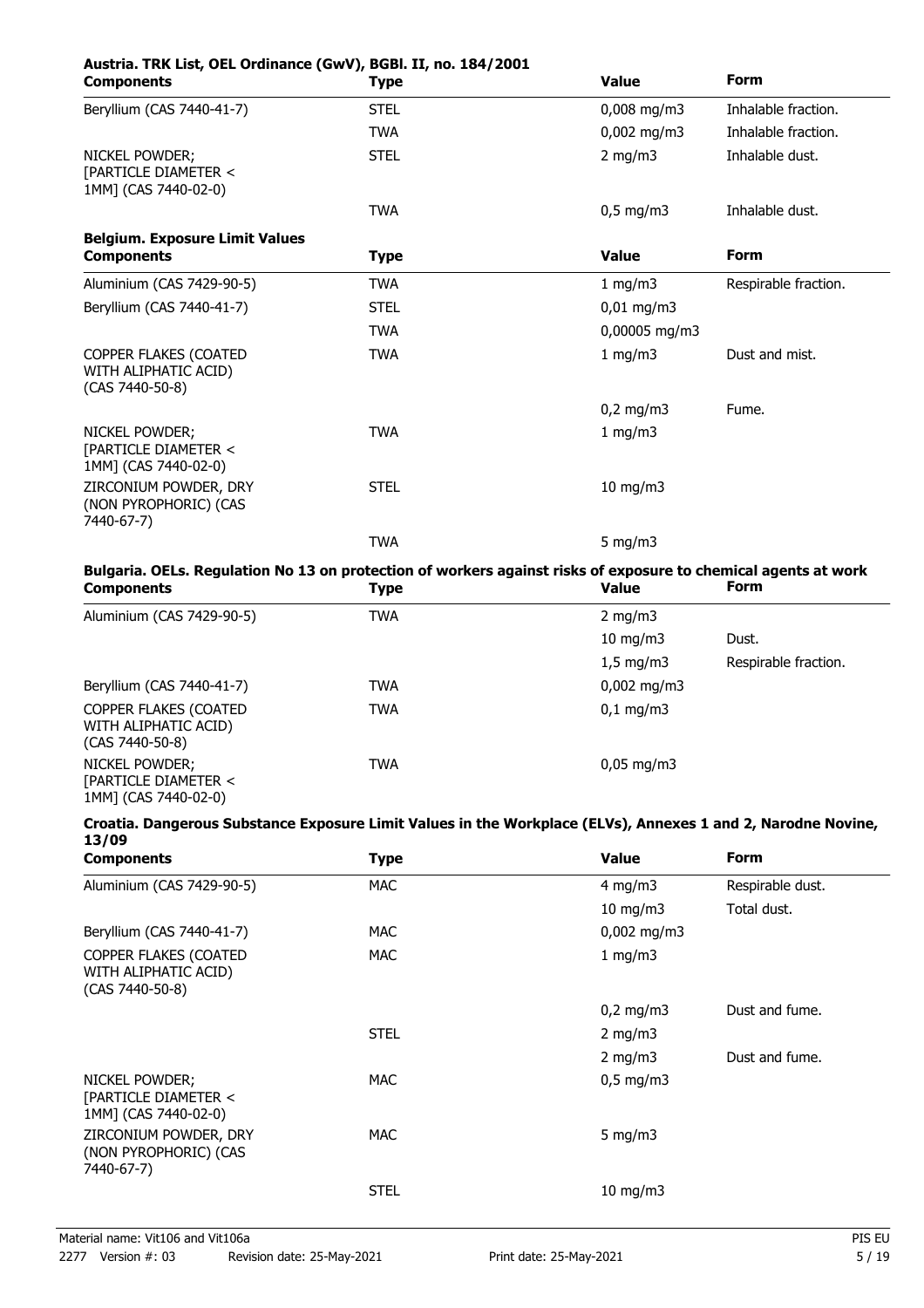| Cyprus. OELs. Control of factory atmosphere and dangerous substances in factories regulation, PI 311/73, as<br>amended. |             |                  |                                 |
|-------------------------------------------------------------------------------------------------------------------------|-------------|------------------|---------------------------------|
| <b>Components</b>                                                                                                       | <b>Type</b> | <b>Value</b>     | <b>Form</b>                     |
| Beryllium (CAS 7440-41-7)                                                                                               | <b>TWA</b>  | $0,002$ mg/m3    |                                 |
| COPPER FLAKES (COATED<br>WITH ALIPHATIC ACID)<br>(CAS 7440-50-8)                                                        | <b>TWA</b>  | $0,2$ mg/m3      | Fume.                           |
| NICKEL POWDER;<br>[PARTICLE DIAMETER <<br>1MM] (CAS 7440-02-0)                                                          | <b>TWA</b>  | 1 mg/m3          |                                 |
| ZIRCONIUM POWDER, DRY<br>(NON PYROPHORIC) (CAS<br>7440-67-7)                                                            | <b>TWA</b>  | 5 mg/m $3$       |                                 |
| <b>Czech Republic. OELs. Government Decree 361</b>                                                                      |             |                  |                                 |
| <b>Components</b>                                                                                                       | <b>Type</b> | <b>Value</b>     | <b>Form</b>                     |
| Aluminium (CAS 7429-90-5)                                                                                               | <b>TWA</b>  | $10$ mg/m $3$    | Dust.                           |
| Beryllium (CAS 7440-41-7)                                                                                               | Ceiling     | $0,002$ mg/m3    |                                 |
|                                                                                                                         | <b>TWA</b>  | $0,001$ mg/m3    |                                 |
| COPPER FLAKES (COATED<br>WITH ALIPHATIC ACID)<br>(CAS 7440-50-8)                                                        | Ceiling     | 2 mg/m $3$       | Dust.                           |
|                                                                                                                         |             | $0,2$ mg/m3      | Fume.                           |
|                                                                                                                         | <b>TWA</b>  | 1 mg/m3          | Dust.                           |
|                                                                                                                         |             | $0,1$ mg/m3      | Fume.                           |
| NICKEL POWDER;<br>[PARTICLE DIAMETER <<br>1MM] (CAS 7440-02-0)                                                          | Ceiling     | 1 mg/m3          | Aerosol, inhalable.             |
|                                                                                                                         | <b>TWA</b>  | $0,5$ mg/m3      | Aerosol, inhalable.             |
| <b>Denmark. Exposure Limit Values</b>                                                                                   |             |                  |                                 |
| <b>Components</b>                                                                                                       | <b>Type</b> | <b>Value</b>     | <b>Form</b>                     |
| Aluminium (CAS 7429-90-5)                                                                                               | <b>TLV</b>  | $5 \text{ mg/m}$ | Dust and fume.                  |
|                                                                                                                         |             | 5 mg/m $3$       | Fume.                           |
|                                                                                                                         |             | 2 mg/m $3$       | Respirable dust and/or<br>fume. |
| Beryllium (CAS 7440-41-7)                                                                                               | <b>TLV</b>  | $0,001$ mg/m3    |                                 |
| COPPER FLAKES (COATED<br>WITH ALIPHATIC ACID)<br>(CAS 7440-50-8)                                                        | <b>TLV</b>  | $1$ mg/m $3$     | Dust.                           |
|                                                                                                                         |             | $0,1$ mg/m3      | Fume.                           |
| NICKEL POWDER;<br>[PARTICLE DIAMETER <<br>1MM] (CAS 7440-02-0)                                                          | <b>TLV</b>  | $0,05$ mg/m3     | Dust.                           |
| Niobium (CAS 7440-03-1)                                                                                                 | <b>TLV</b>  | 5 mg/m $3$       | Dust.                           |
|                                                                                                                         |             | $0,5$ mg/m3      | Fume.                           |
| Estonia. OELs. Occupational Exposure Limits of Hazardous Substances (Regulation No. 105/2001, Annex), as<br>amended     |             |                  |                                 |
| <b>Components</b>                                                                                                       | <b>Tyne</b> | Value            | Form                            |

| <b>Components</b>                                                  | Type | <b>Value</b>         | <b>Form</b>                        |
|--------------------------------------------------------------------|------|----------------------|------------------------------------|
| Aluminium (CAS 7429-90-5)                                          | TWA  | 4 mg/m $3$           | Fine dust, respiratory<br>fraction |
|                                                                    |      | 10 mg/m $3$          | Total dust.                        |
| Beryllium (CAS 7440-41-7)                                          | TWA  | $0,002 \text{ mg/m}$ |                                    |
| COPPER FLAKES (COATED<br>WITH ALIPHATIC ACID)<br>$(CAS 7440-50-8)$ | TWA  | 1 mg/m $3$           | Total dust.                        |
|                                                                    |      | $0,2$ mg/m3          | Fine dust.                         |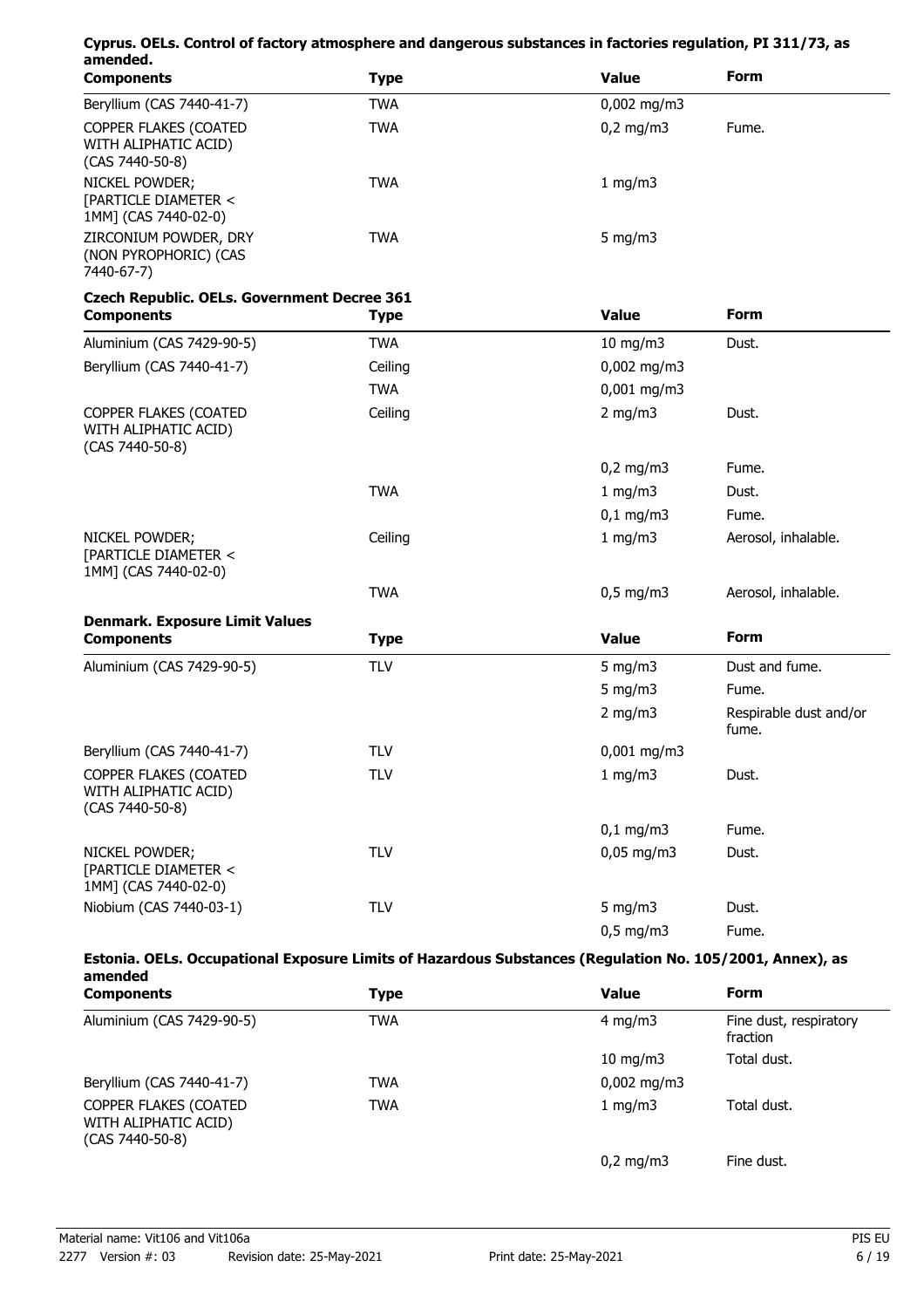| amended                                                                                                      | Estonia. OELs. Occupational Exposure Limits of Hazardous Substances (Regulation No. 105/2001, Annex), as           |               |                                 |
|--------------------------------------------------------------------------------------------------------------|--------------------------------------------------------------------------------------------------------------------|---------------|---------------------------------|
| <b>Components</b>                                                                                            | <b>Type</b>                                                                                                        | <b>Value</b>  | Form                            |
| NICKEL POWDER;<br>[PARTICLE DIAMETER <<br>1MM] (CAS 7440-02-0)                                               | <b>TWA</b>                                                                                                         | $0,5$ mg/m3   |                                 |
| <b>Finland. Workplace Exposure Limits</b><br><b>Components</b>                                               | <b>Type</b>                                                                                                        | <b>Value</b>  | Form                            |
| Aluminium (CAS 7429-90-5)                                                                                    | <b>TWA</b>                                                                                                         | $1,5$ mg/m3   | Welding fume.                   |
| Beryllium (CAS 7440-41-7)                                                                                    | <b>STEL</b>                                                                                                        | $0,004$ mg/m3 |                                 |
|                                                                                                              | <b>TWA</b>                                                                                                         | $0,001$ mg/m3 |                                 |
| COPPER FLAKES (COATED<br>WITH ALIPHATIC ACID)<br>(CAS 7440-50-8)                                             | <b>TWA</b>                                                                                                         | $0,1$ mg/m3   | Respirable dust and/or<br>fume. |
|                                                                                                              |                                                                                                                    | $0,02$ mg/m3  | Respirable.                     |
| NICKEL POWDER;<br>[PARTICLE DIAMETER <<br>1MM] (CAS 7440-02-0)                                               | <b>TWA</b>                                                                                                         | $0,01$ mg/m3  | Respirable.                     |
| ZIRCONIUM POWDER, DRY<br>(NON PYROPHORIC) (CAS<br>7440-67-7)                                                 | <b>TWA</b>                                                                                                         | 1 mg/m3       |                                 |
| <b>Components</b>                                                                                            | France. Threshold Limit Values (VLEP) for Occupational Exposure to Chemicals in France, INRS ED 984<br><b>Type</b> | <b>Value</b>  | <b>Form</b>                     |
| Aluminium (CAS 7429-90-5)                                                                                    | <b>VME</b>                                                                                                         | 5 mg/m $3$    | Welding fume.                   |
| <b>Regulatory status:</b> Indicative limit (VL)                                                              |                                                                                                                    |               |                                 |
|                                                                                                              |                                                                                                                    | 5 mg/m $3$    | Dust.                           |
| <b>Regulatory status:</b> Indicative limit (VL)                                                              |                                                                                                                    | $10$ mg/m $3$ |                                 |
| <b>Regulatory status:</b> Indicative limit (VL)                                                              |                                                                                                                    |               |                                 |
| Beryllium (CAS 7440-41-7)                                                                                    | <b>VME</b>                                                                                                         | $0,002$ mg/m3 |                                 |
| Regulatory status: Indicative limit (VL)<br>COPPER FLAKES (COATED<br>WITH ALIPHATIC ACID)<br>(CAS 7440-50-8) | <b>VLE</b>                                                                                                         | $2$ mg/m $3$  | Dust.                           |
| <b>Regulatory status:</b> Indicative limit (VL)                                                              |                                                                                                                    |               |                                 |
|                                                                                                              | <b>VME</b>                                                                                                         | 1 mg/m3       | Dust.                           |
| <b>Regulatory status:</b> Indicative limit (VL)                                                              |                                                                                                                    | $0,2$ mg/m3   | Fume.                           |
| <b>Regulatory status:</b> Indicative limit (VL)<br>NICKEL POWDER;<br>[PARTICLE DIAMETER <                    | VME                                                                                                                | 1 mg/m3       |                                 |
| 1MM] (CAS 7440-02-0)<br><b>Regulatory status:</b> Indicative limit (VL)                                      |                                                                                                                    |               |                                 |
|                                                                                                              |                                                                                                                    |               |                                 |
| <b>Compounds in the Work Area (DFG)</b>                                                                      | Germany. DFG MAK List (advisory OELs). Commission for the Investigation of Health Hazards of Chemical              |               |                                 |
| <b>Components</b>                                                                                            | <b>Type</b>                                                                                                        | <b>Value</b>  | Form                            |
| Aluminium (CAS 7429-90-5)                                                                                    | <b>TWA</b>                                                                                                         | $4$ mg/m $3$  | Inhalable dust.                 |
|                                                                                                              |                                                                                                                    | $1,5$ mg/m3   | Respirable dust.                |
| COPPER FLAKES (COATED<br>WITH ALIPHATIC ACID)<br>(CAS 7440-50-8)                                             | <b>TWA</b>                                                                                                         | $0,01$ mg/m3  | Respirable fraction.            |
| <b>Components</b>                                                                                            | Germany. TRGS 900, Limit Values in the Ambient Air at the Workplace<br><b>Type</b>                                 | <b>Value</b>  | Form                            |
| Aluminium (CAS 7429-90-5)                                                                                    | <b>AGW</b>                                                                                                         | $10$ mg/m $3$ | Inhalable fraction.             |
|                                                                                                              |                                                                                                                    | $1,25$ mg/m3  | Respirable fraction.            |
| Beryllium (CAS 7440-41-7)                                                                                    | <b>AGW</b>                                                                                                         | 0,00014 mg/m3 | Inhalable fraction.             |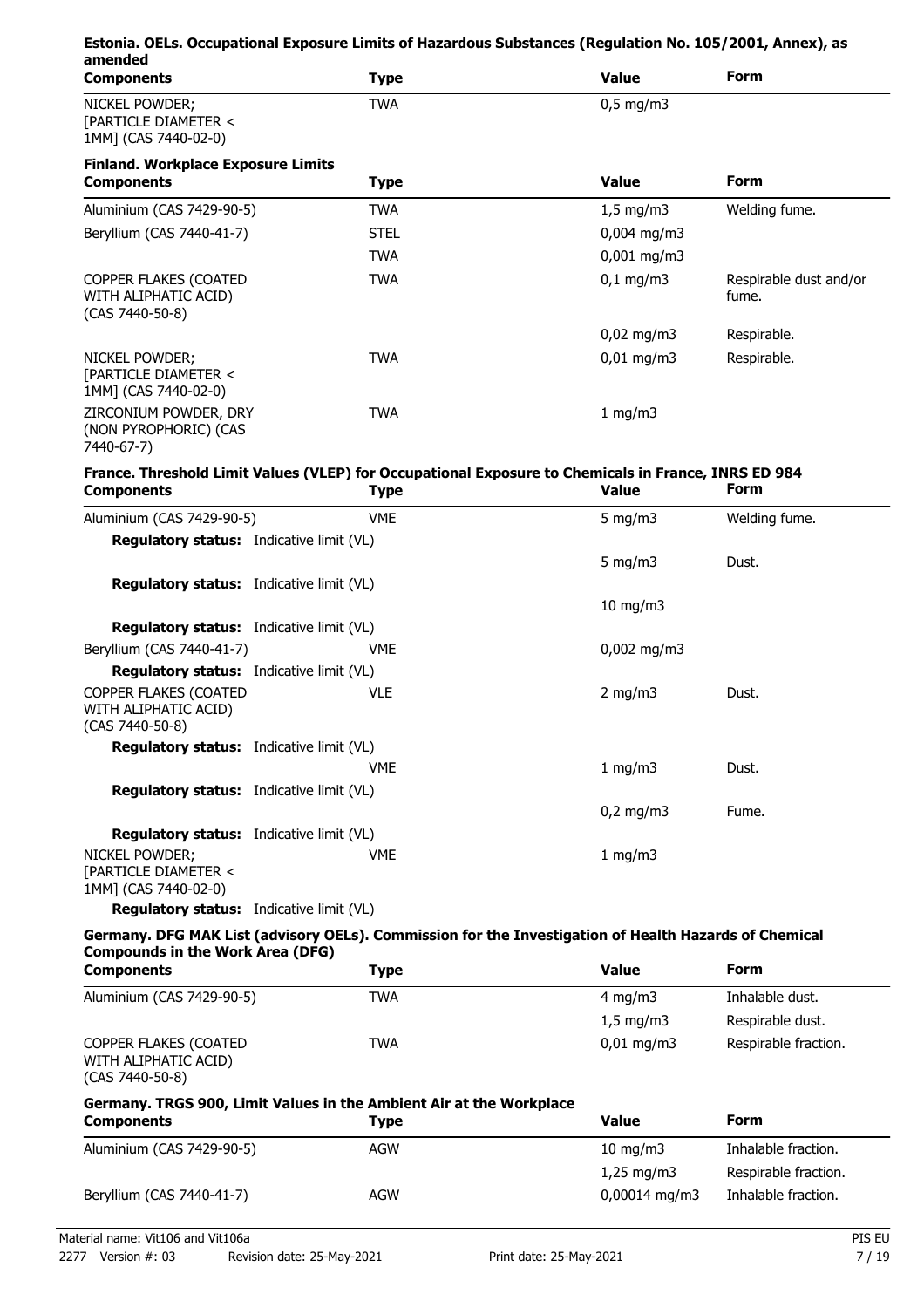| <b>Components</b>                                                                 | Germany. TRGS 900, Limit Values in the Ambient Air at the Workplace<br><b>Type</b> | <b>Value</b>  | <b>Form</b>          |
|-----------------------------------------------------------------------------------|------------------------------------------------------------------------------------|---------------|----------------------|
|                                                                                   |                                                                                    | 0,00006 mg/m3 | Respirable fraction. |
| NICKEL POWDER;<br>[PARTICLE DIAMETER <<br>1MM] (CAS 7440-02-0)                    | AGW                                                                                | $0,03$ mg/m3  | Inhalable fraction.  |
|                                                                                   |                                                                                    | $0,006$ mg/m3 | Respirable fraction. |
| ZIRCONIUM POWDER, DRY<br>(NON PYROPHORIC) (CAS<br>7440-67-7)                      | <b>AGW</b>                                                                         | 1 mg/m $3$    | Inhalable fraction.  |
| Greece. OELs (Decree No. 90/1999, as amended)<br><b>Components</b>                | <b>Type</b>                                                                        | <b>Value</b>  | <b>Form</b>          |
| Aluminium (CAS 7429-90-5)                                                         | <b>TWA</b>                                                                         | 5 mg/m $3$    | Inhalable            |
|                                                                                   |                                                                                    | 10 mg/m3      | Pyrophoric powder.   |
|                                                                                   |                                                                                    | $10$ mg/m $3$ | Respirable.          |
|                                                                                   |                                                                                    | $10$ mg/m $3$ | Welding fume.        |
| Beryllium (CAS 7440-41-7)                                                         | <b>TWA</b>                                                                         | $0,005$ mg/m3 |                      |
| COPPER FLAKES (COATED<br>WITH ALIPHATIC ACID)<br>(CAS 7440-50-8)                  | <b>STEL</b>                                                                        | $2$ mg/m $3$  | Dust.                |
|                                                                                   | <b>TWA</b>                                                                         | 1 mg/m3       | Dust.                |
|                                                                                   |                                                                                    | $0,2$ mg/m3   | Fume.                |
| NICKEL POWDER;<br>[PARTICLE DIAMETER <<br>1MM] (CAS 7440-02-0)                    | <b>TWA</b>                                                                         | 1 mg/m3       |                      |
| ZIRCONIUM POWDER, DRY<br>(NON PYROPHORIC) (CAS<br>7440-67-7)                      | <b>STEL</b>                                                                        | $10$ mg/m $3$ |                      |
|                                                                                   | <b>TWA</b>                                                                         | 5 mg/m $3$    |                      |
| Hungary. OELs. Joint Decree on Chemical Safety of Workplaces<br><b>Components</b> | <b>Type</b>                                                                        | <b>Value</b>  | <b>Form</b>          |
| Aluminium (CAS 7429-90-5)                                                         | <b>TWA</b>                                                                         | 6 mg/m $3$    | Respirable.          |
| Beryllium (CAS 7440-41-7)                                                         | Ceiling                                                                            | $0,002$ mg/m3 |                      |
| COPPER FLAKES (COATED<br>WITH ALIPHATIC ACID)<br>(CAS 7440-50-8)                  | <b>STEL</b>                                                                        | $4$ mg/m $3$  |                      |
|                                                                                   |                                                                                    | $0,4$ mg/m3   | Smoke.               |
|                                                                                   | <b>TWA</b>                                                                         | 1 mg/m3       |                      |
|                                                                                   |                                                                                    | $0,1$ mg/m3   | Smoke.               |
| NICKEL POWDER;<br>[PARTICLE DIAMETER <<br>1MM] (CAS 7440-02-0)                    | Ceiling                                                                            | $0,1$ mg/m3   |                      |
| ZIRCONIUM POWDER, DRY<br>(NON PYROPHORIC) (CAS<br>7440-67-7)                      | <b>STEL</b>                                                                        | $20$ mg/m $3$ |                      |
|                                                                                   | <b>TWA</b>                                                                         | 5 mg/m $3$    |                      |
| <b>Components</b>                                                                 | Iceland. OELs. Regulation 154/1999 on occupational exposure limits<br><b>Type</b>  | <b>Value</b>  | Form                 |
| Aluminium (CAS 7429-90-5)                                                         | <b>STEL</b>                                                                        | 10 mg/m3      | Dust.                |
|                                                                                   | <b>TWA</b>                                                                         | 5 mg/m $3$    | Dust.                |
| Beryllium (CAS 7440-41-7)                                                         | <b>TWA</b>                                                                         | $0,001$ mg/m3 | Dust.                |
| COPPER FLAKES (COATED<br>WITH ALIPHATIC ACID)<br>(CAS 7440-50-8)                  | <b>TWA</b>                                                                         | 1 mg/m $3$    | Total dust.          |

0,1 mg/m3 Respirable dust.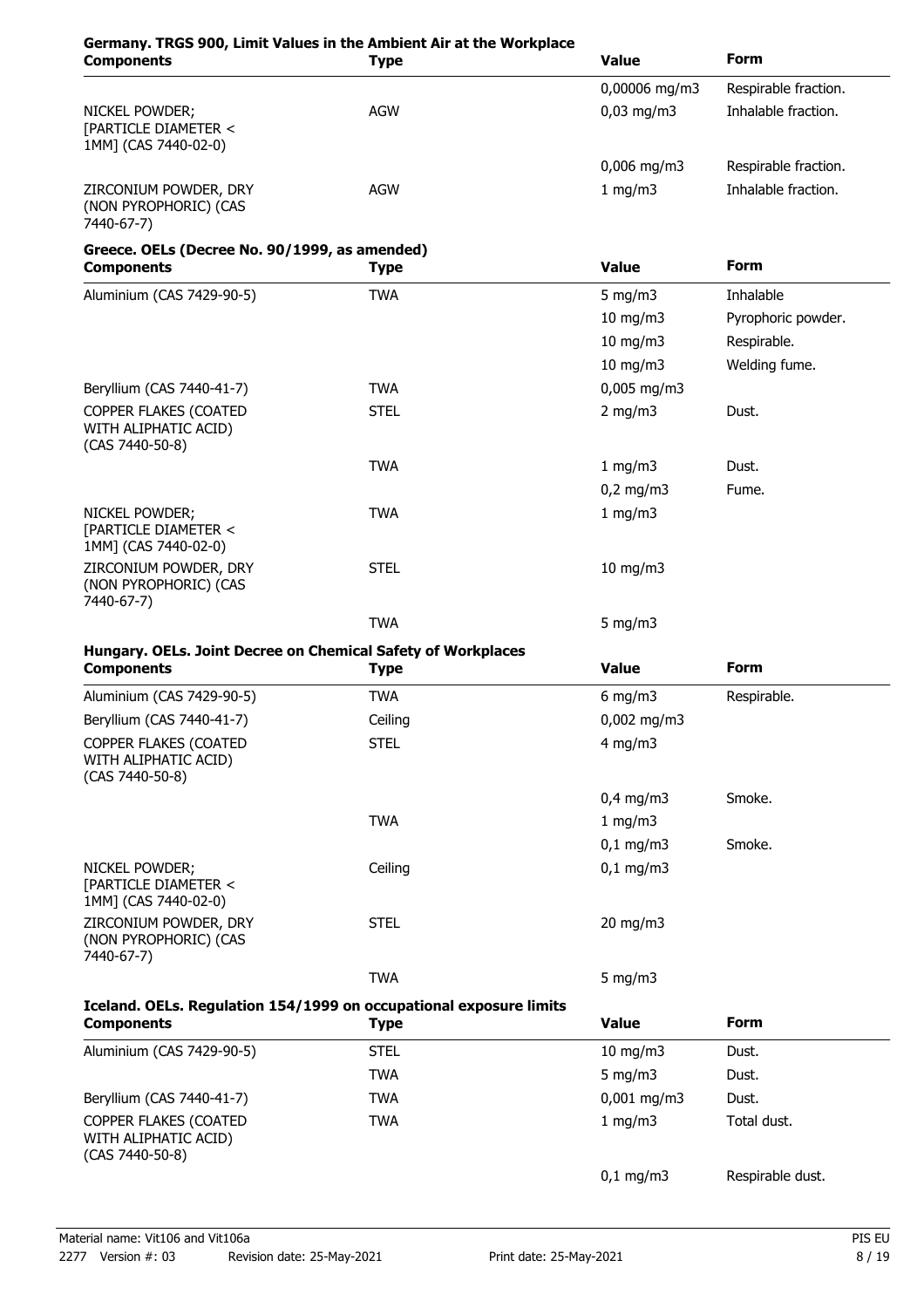| Iceland. OELs. Regulation 154/1999 on occupational exposure limits<br><b>Components</b>                          | <b>Type</b> | <b>Value</b>          | <b>Form</b>          |
|------------------------------------------------------------------------------------------------------------------|-------------|-----------------------|----------------------|
| NICKEL POWDER;<br>[PARTICLE DIAMETER <<br>1MM] (CAS 7440-02-0)                                                   | <b>TWA</b>  | $0,05 \text{ mg/m}$ 3 | Dust.                |
| Niobium (CAS 7440-03-1)                                                                                          | <b>TWA</b>  | 5 mg/m $3$            | Dust.                |
|                                                                                                                  |             | $0,5$ mg/m3           | Fume.                |
| ZIRCONIUM POWDER, DRY<br>(NON PYROPHORIC) (CAS<br>7440-67-7)                                                     | <b>TWA</b>  | $5$ mg/m $3$          |                      |
| <b>Ireland. Occupational Exposure Limits</b><br><b>Components</b>                                                | <b>Type</b> | <b>Value</b>          | <b>Form</b>          |
| Aluminium (CAS 7429-90-5)                                                                                        | <b>TWA</b>  | 1 ppm                 | Respirable dust.     |
| Beryllium (CAS 7440-41-7)                                                                                        | <b>TWA</b>  | 0,0002 mg/m3          |                      |
| COPPER FLAKES (COATED<br>WITH ALIPHATIC ACID)<br>(CAS 7440-50-8)                                                 | <b>TWA</b>  | 1 mg/m3               | Dust and mist.       |
|                                                                                                                  |             | $0,2$ mg/m3           | Fume.                |
| NICKEL POWDER;<br>[PARTICLE DIAMETER <<br>1MM] (CAS 7440-02-0)                                                   | <b>TWA</b>  | $0,5$ mg/m3           |                      |
| <b>Italy. Occupational Exposure Limits</b><br><b>Components</b>                                                  | <b>Type</b> | <b>Value</b>          | <b>Form</b>          |
| Aluminium (CAS 7429-90-5)                                                                                        | <b>TWA</b>  | 1 mg/m $3$            | Respirable fraction. |
| Beryllium (CAS 7440-41-7)                                                                                        | <b>TWA</b>  | 0,00005 mg/m3         | Inhalable fraction.  |
| COPPER FLAKES (COATED<br>WITH ALIPHATIC ACID)<br>(CAS 7440-50-8)                                                 | <b>TWA</b>  | 1 mg/m3               | Dust and mist.       |
|                                                                                                                  |             | $0,2$ mg/m3           | Fume.                |
| NICKEL POWDER;<br>[PARTICLE DIAMETER <<br>1MM] (CAS 7440-02-0)                                                   | <b>TWA</b>  | $1,5$ mg/m3           | Inhalable fraction.  |
| ZIRCONIUM POWDER, DRY<br>(NON PYROPHORIC) (CAS<br>7440-67-7)                                                     | <b>STEL</b> | $10$ mg/m $3$         |                      |
|                                                                                                                  | <b>TWA</b>  | 5 mg/m $3$            |                      |
| Latvia. OELs. Occupational exposure limit values of chemical substances in work environment<br><b>Components</b> | <b>Type</b> | <b>Value</b>          |                      |
| Aluminium (CAS 7429-90-5)                                                                                        | <b>TWA</b>  | 2 mg/m $3$            |                      |
| Beryllium (CAS 7440-41-7)                                                                                        | <b>TWA</b>  | $0,001$ mg/m3         |                      |
| COPPER FLAKES (COATED<br>WITH ALIPHATIC ACID)<br>(CAS 7440-50-8)                                                 | <b>STEL</b> | 1 mg/m3               |                      |
|                                                                                                                  | <b>TWA</b>  | $0,5$ mg/m3           |                      |
| NICKEL POWDER;<br>[PARTICLE DIAMETER <<br>1MM] (CAS 7440-02-0)                                                   | <b>TWA</b>  | $0,05$ mg/m3          |                      |
| Lithuania. OELs. Limit Values for Chemical Substances, General Requirements<br><b>Components</b>                 | <b>Type</b> | <b>Value</b>          | <b>Form</b>          |
| Aluminium (CAS 7429-90-5)                                                                                        | <b>TWA</b>  | 5 mg/m $3$            | Inhalable fraction.  |
|                                                                                                                  |             | $2$ mg/m $3$          | Respirable fraction. |
| Beryllium (CAS 7440-41-7)                                                                                        | <b>TWA</b>  | $0,002$ mg/m3         |                      |
| COPPER FLAKES (COATED<br>WITH ALIPHATIC ACID)<br>(CAS 7440-50-8)                                                 | <b>TWA</b>  | 1 mg/m3               | Inhalable fraction.  |
|                                                                                                                  |             | $0,2$ mg/m3           | Respirable fraction. |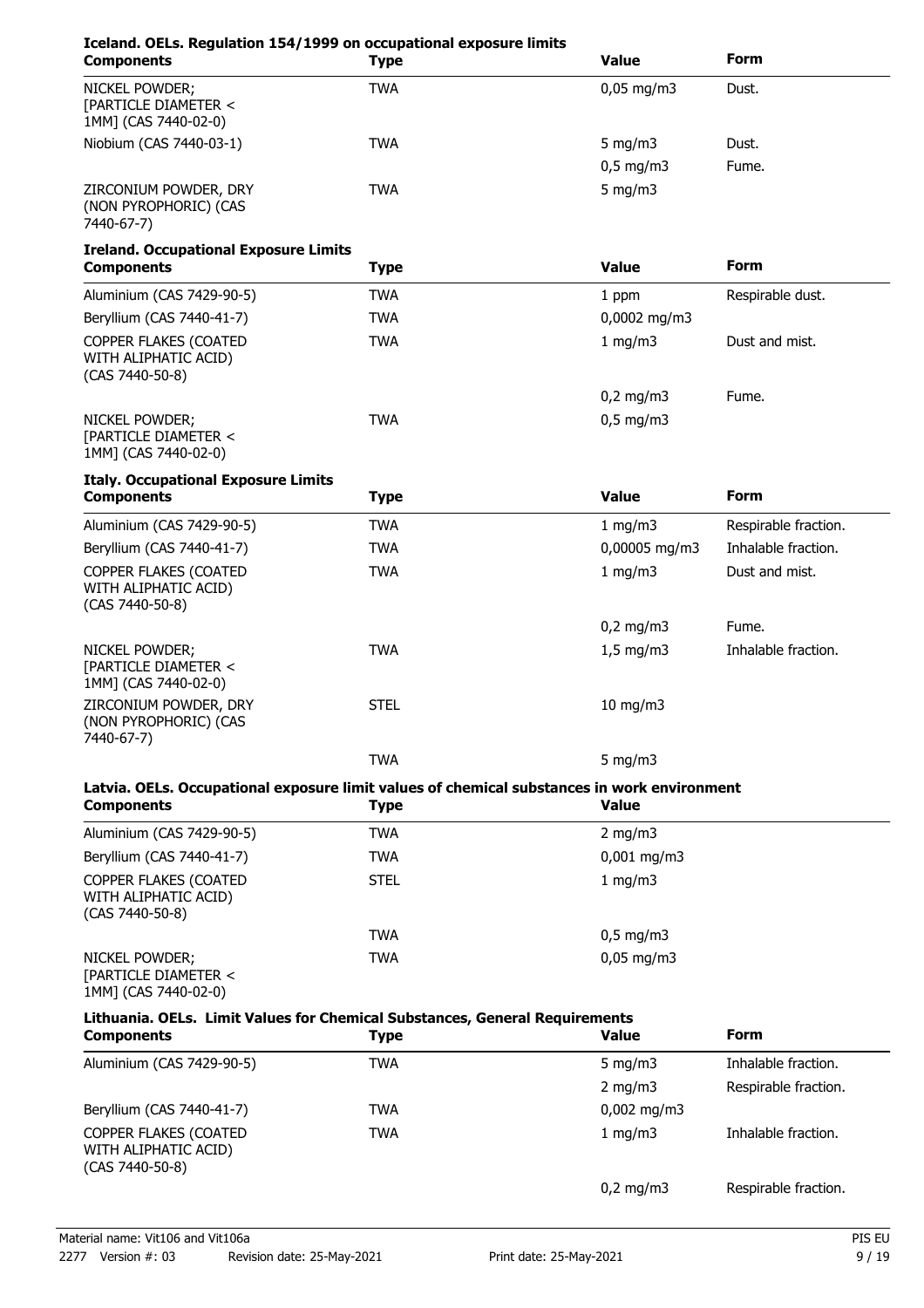| Lithuania. OELs. Limit Values for Chemical Substances, General Requirements<br><b>Components</b> | <b>Type</b> | <b>Value</b>           | <b>Form</b>         |
|--------------------------------------------------------------------------------------------------|-------------|------------------------|---------------------|
| NICKEL POWDER;<br>[PARTICLE DIAMETER <<br>1MM] (CAS 7440-02-0)                                   | <b>TWA</b>  | $0,5$ mg/m3            |                     |
| ZIRCONIUM POWDER, DRY<br>(NON PYROPHORIC) (CAS<br>7440-67-7)                                     | <b>TWA</b>  | $6 \text{ mg/m}$       |                     |
| <b>Netherlands. OELs (binding)</b>                                                               |             |                        |                     |
| <b>Components</b>                                                                                | <b>Type</b> | <b>Value</b>           | <b>Form</b>         |
| COPPER FLAKES (COATED<br>WITH ALIPHATIC ACID)<br>(CAS 7440-50-8)                                 | <b>TWA</b>  | $0,1$ mg/m3            | Inhalable fraction. |
| Norway. Administrative Norms for Contaminants in the Workplace                                   |             |                        |                     |
| <b>Components</b>                                                                                | <b>Type</b> | <b>Value</b>           | <b>Form</b>         |
| Aluminium (CAS 7429-90-5)                                                                        | <b>TLV</b>  | 5 mg/m $3$             | Pyrophoric powder.  |
|                                                                                                  |             | 5 mg/m $3$             | Welding fume.       |
| Beryllium (CAS 7440-41-7)                                                                        | <b>TLV</b>  | $0,001$ mg/m3          |                     |
| COPPER FLAKES (COATED<br>WITH ALIPHATIC ACID)<br>(CAS 7440-50-8)                                 | <b>TLV</b>  | 1 mg/m3                | Dust.               |
|                                                                                                  |             | $0,1$ mg/m3            | Fume.               |
| <b>NICKEL POWDER:</b><br>[PARTICLE DIAMETER <<br>1MM] (CAS 7440-02-0)                            | <b>TLV</b>  | $0,05 \,\mathrm{mg/m}$ |                     |

**Poland. Ordinance of the Minister of Labour and Social Policy on 6 June 2014 on the maximum permissible concentrations and intensities of harmful health factors in the work environment, Journal of Laws 2014, item 817**

| <b>Components</b>                                                  | <b>Type</b> | <b>Value</b>        | <b>Form</b>          |
|--------------------------------------------------------------------|-------------|---------------------|----------------------|
| Aluminium (CAS 7429-90-5)                                          | <b>TWA</b>  | $2,5 \text{ mg/m}$  | Inhalable fraction.  |
|                                                                    |             | $1,2$ mg/m3         | Respirable fraction. |
| Beryllium (CAS 7440-41-7)                                          | <b>TWA</b>  | $0,0002$ mg/m3      |                      |
| COPPER FLAKES (COATED<br>WITH ALIPHATIC ACID)<br>$(CAS 7440-50-8)$ | <b>TWA</b>  | $0,2$ mg/m3         |                      |
| NICKEL POWDER;<br>[PARTICLE DIAMETER <<br>1MM] (CAS 7440-02-0)     | <b>TWA</b>  | $0,25 \text{ mg/m}$ |                      |
| ZIRCONIUM POWDER, DRY<br>(NON PYROPHORIC) (CAS<br>7440-67-7)       | <b>STEL</b> | $10 \text{ mg/m}$   |                      |
|                                                                    | <b>TWA</b>  | 5 $mq/m3$           |                      |

# **Portugal. VLEs. Norm on occupational exposure to chemical agents (NP 1796)**

| <b>Components</b>                                                | <b>Type</b> | <b>Value</b>       | <b>Form</b>          |
|------------------------------------------------------------------|-------------|--------------------|----------------------|
| Aluminium (CAS 7429-90-5)                                        | <b>TWA</b>  | 1 mg/m3            | Respirable fraction. |
| Beryllium (CAS 7440-41-7)                                        | <b>TWA</b>  | $0,00005$ mg/m3    | Inhalable fraction.  |
| COPPER FLAKES (COATED<br>WITH ALIPHATIC ACID)<br>(CAS 7440-50-8) | <b>TWA</b>  | 1 $mq/m3$          | Dust and mist.       |
|                                                                  |             | $0,2$ mg/m3        | Fume.                |
| NICKEL POWDER;<br>[PARTICLE DIAMETER <<br>1MM] (CAS 7440-02-0)   | <b>TWA</b>  | $1,5 \text{ mg/m}$ | Inhalable fraction.  |
| ZIRCONIUM POWDER, DRY<br>(NON PYROPHORIC) (CAS<br>7440-67-7)     | <b>STEL</b> | $10 \text{ mg/m}$  |                      |
|                                                                  | <b>TWA</b>  | 5 mg/m $3$         |                      |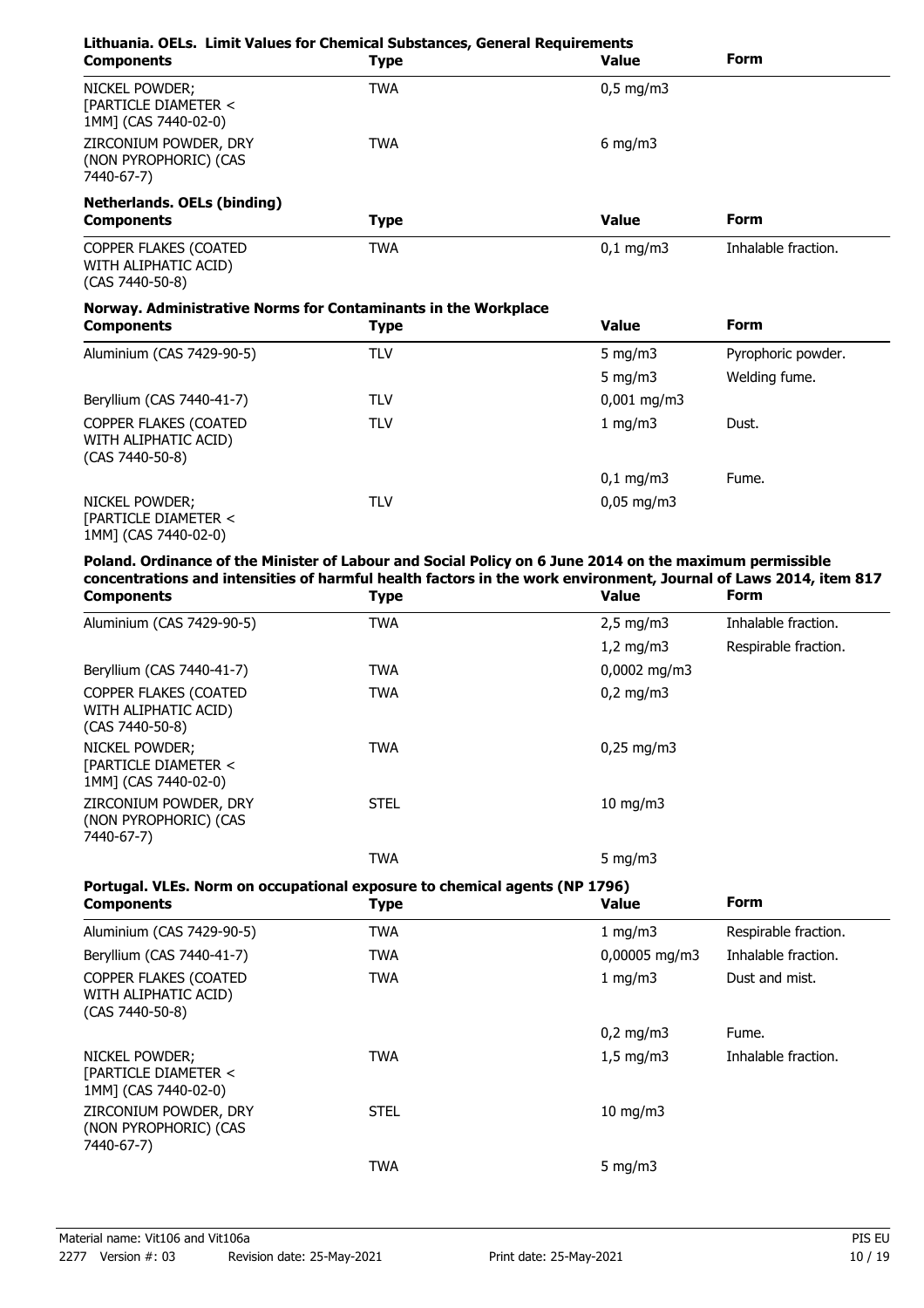| Romania. OELs. Protection of workers from exposure to chemical agents at the workplace<br><b>Components</b>                                                             | <b>Type</b> | <b>Value</b>  | <b>Form</b>          |
|-------------------------------------------------------------------------------------------------------------------------------------------------------------------------|-------------|---------------|----------------------|
| Aluminium (CAS 7429-90-5)                                                                                                                                               | <b>STEL</b> | $3$ mg/m $3$  | Fume.                |
|                                                                                                                                                                         |             | $10$ mg/m $3$ | Dust.                |
|                                                                                                                                                                         | <b>TWA</b>  | $3$ mg/m $3$  | Dust.                |
|                                                                                                                                                                         |             | 1 mg/m3       | Fume.                |
| Beryllium (CAS 7440-41-7)                                                                                                                                               | <b>TWA</b>  | $0,002$ mg/m3 |                      |
| COPPER FLAKES (COATED<br>WITH ALIPHATIC ACID)<br>(CAS 7440-50-8)                                                                                                        | <b>STEL</b> | $1,5$ mg/m3   | Dust.                |
|                                                                                                                                                                         |             | $0,2$ mg/m3   | Fume.                |
|                                                                                                                                                                         | <b>TWA</b>  | $0,5$ mg/m3   | Dust.                |
| NICKEL POWDER;<br>[PARTICLE DIAMETER <<br>1MM] (CAS 7440-02-0)                                                                                                          | <b>STEL</b> | $0,5$ mg/m3   |                      |
|                                                                                                                                                                         | <b>TWA</b>  | $0,1$ mg/m3   |                      |
| ZIRCONIUM POWDER, DRY<br>(NON PYROPHORIC) (CAS<br>7440-67-7)                                                                                                            | <b>STEL</b> | $10$ mg/m $3$ |                      |
|                                                                                                                                                                         | <b>TWA</b>  | $5$ mg/m $3$  |                      |
| Slovakia. OELs for carcinogens and mutagens. Regulation No. 46/2002 on carcinogenic and mutagenic substances<br><b>Components</b>                                       | <b>Type</b> | <b>Value</b>  | <b>Form</b>          |
| Beryllium (CAS 7440-41-7)                                                                                                                                               | <b>TWA</b>  | $0,002$ mg/m3 | Inhalable fraction.  |
| NICKEL POWDER;<br>[PARTICLE DIAMETER <<br>1MM] (CAS 7440-02-0)                                                                                                          | <b>TWA</b>  | $0,05$ mg/m3  | Inhalable fraction.  |
| Slovakia. OELs. Regulation No. 300/2007 concerning protection of health in work with chemical agents<br><b>Components</b>                                               | <b>Type</b> | <b>Value</b>  | <b>Form</b>          |
| Aluminium (CAS 7429-90-5)                                                                                                                                               | <b>TWA</b>  | 4 mg/m $3$    | Inhalable fraction.  |
|                                                                                                                                                                         |             | $1,5$ mg/m3   | Respirable fraction. |
| COPPER FLAKES (COATED<br>WITH ALIPHATIC ACID)<br>(CAS 7440-50-8)                                                                                                        | <b>TWA</b>  | 1 mg/m3       | Inhalable fraction.  |
|                                                                                                                                                                         |             | $0,2$ mg/m3   | Respirable fume.     |
| ZIRCONIUM POWDER, DRY<br>(NON PYROPHORIC) (CAS<br>7440-67-7)                                                                                                            | <b>TWA</b>  | 1 mg/m3       |                      |
| Slovenia. CMR. Protection of workers from exposure to carcinogen and mutagen agents (ULRS 101/2005, as<br>amended)<br><b>Components</b>                                 | <b>Type</b> | <b>Value</b>  |                      |
| Beryllium (CAS 7440-41-7)                                                                                                                                               | <b>TWA</b>  | $0,002$ mg/m3 |                      |
| Slovenia. OELs. Regulations concerning protection of workers against risks due to exposure to chemicals while<br>working (Official Gazette of the Republic of Slovenia) |             |               |                      |
| <b>Components</b>                                                                                                                                                       | <b>Type</b> | <b>Value</b>  | <b>Form</b>          |
| Aluminium (CAS 7429-90-5)                                                                                                                                               | <b>TWA</b>  | $10$ mg/m $3$ | Inhalable fraction.  |
|                                                                                                                                                                         |             | $1,25$ mg/m3  | Respirable fraction. |
| NICKEL POWDER;<br>[PARTICLE DIAMETER <<br>1MM] (CAS 7440-02-0)                                                                                                          | <b>TWA</b>  | $0,006$ mg/m3 | Respirable fraction. |
| ZIRCONIUM POWDER, DRY<br>(NON PYROPHORIC) (CAS<br>7440-67-7)                                                                                                            | <b>TWA</b>  | 1 mg/m3       | Inhalable fraction.  |
| Spain. Carcinogens and Mutagens with Limit Values (Table 2)<br><b>Components</b>                                                                                        | <b>Type</b> | <b>Value</b>  |                      |
| Beryllium (CAS 7440-41-7)                                                                                                                                               | <b>TWA</b>  | 0,0002 mg/m3  |                      |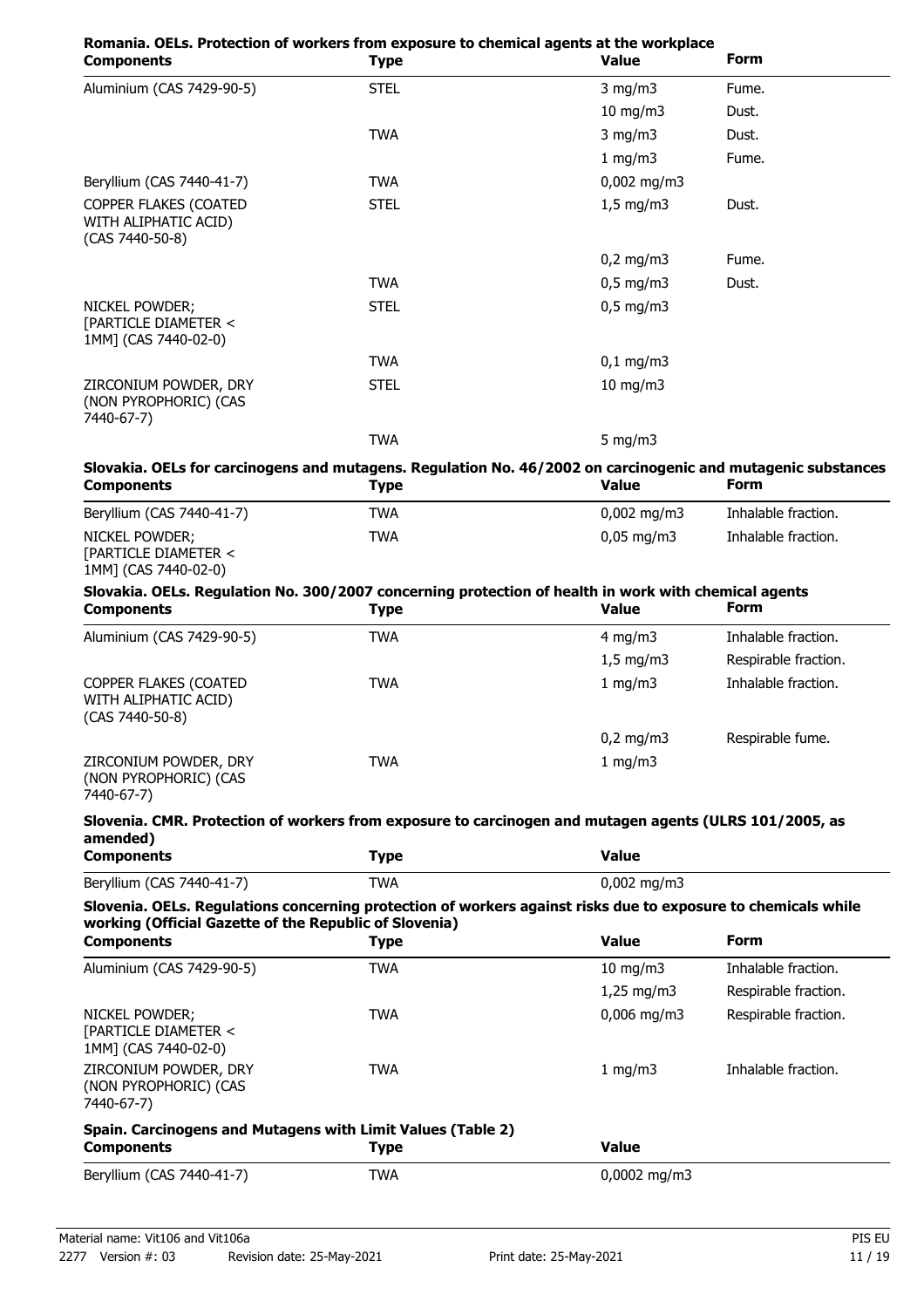# **Spain. Occupational Exposure Limits**

| <b>Components</b>                                                  | <b>Type</b> | <b>Value</b>         | <b>Form</b>          |  |
|--------------------------------------------------------------------|-------------|----------------------|----------------------|--|
| Aluminium (CAS 7429-90-5)                                          | <b>TWA</b>  | 5 $mq/m3$            | Welding fume.        |  |
|                                                                    |             | $10$ mg/m $3$        | Dust.                |  |
| Beryllium (CAS 7440-41-7)                                          | <b>TWA</b>  | 0,0002 mg/m3         |                      |  |
| COPPER FLAKES (COATED<br>WITH ALIPHATIC ACID)<br>$(CAS 7440-50-8)$ | <b>TWA</b>  | $0,1 \, \text{mg/m}$ | Respirable fraction. |  |
| NICKEL POWDER;<br>[PARTICLE DIAMETER <<br>1MM] (CAS 7440-02-0)     | <b>TWA</b>  | 1 mg/m $3$           |                      |  |
| ZIRCONIUM POWDER, DRY<br>(NON PYROPHORIC) (CAS<br>7440-67-7)       | <b>STEL</b> | $10 \text{ mg/m}$    |                      |  |
|                                                                    | TWA         | 5 $mq/m3$            |                      |  |

# **Sweden. OELs. Work Environment Authority (AV), Occupational Exposure Limit Values (AFS 2015:7)**

| <b>Components</b>                                                | <b>Type</b> | <b>Value</b>           | <b>Form</b>          |
|------------------------------------------------------------------|-------------|------------------------|----------------------|
| Aluminium (CAS 7429-90-5)                                        | <b>TWA</b>  | 5 mg/m $3$             | Total dust.          |
|                                                                  |             | 2 mg/m $3$             | Respirable dust.     |
| Beryllium (CAS 7440-41-7)                                        | <b>TWA</b>  | $0,002$ mg/m3          | Total dust.          |
| COPPER FLAKES (COATED<br>WITH ALIPHATIC ACID)<br>(CAS 7440-50-8) | <b>TWA</b>  | $0,01 \,\mathrm{mg/m}$ | Respirable dust.     |
| NICKEL POWDER;<br>[PARTICLE DIAMETER <<br>1MM] (CAS 7440-02-0)   | <b>TWA</b>  | $0,5$ mg/m3            | Total dust.          |
| Switzerland. SUVA Grenzwerte am Arbeitsplatz                     |             |                        |                      |
| <b>Components</b>                                                | <b>Type</b> | <b>Value</b>           | <b>Form</b>          |
| Aluminium (CAS 7429-90-5)                                        | <b>TWA</b>  | $3$ mg/m $3$           | Respirable fraction. |
| Beryllium (CAS 7440-41-7)                                        | <b>TWA</b>  | $0,002$ mg/m3          | Inhalable fraction.  |
| COPPER FLAKES (COATED<br>WITH ALIPHATIC ACID)<br>(CAS 7440-50-8) | <b>STEL</b> | $0,2 \text{ mg/m}$     | Inhalable fraction.  |
|                                                                  | <b>TWA</b>  | $0,1$ mg/m3            | Inhalable fraction.  |
| NICKEL POWDER;<br>[PARTICLE DIAMETER <<br>1MM] (CAS 7440-02-0)   | <b>TWA</b>  | $0,5$ mg/m3            | Inhalable fraction.  |
| ZIRCONIUM POWDER, DRY                                            | TWA         | 5 mg/m $3$             | Inhalable fraction.  |

### (NON PYROPHORIC) (CAS 7440-67-7)

# **UK. EH40 Workplace Exposure Limits (WELs)**

| <b>Components</b>                                                  | <b>Type</b> | <b>Value</b>       | <b>Form</b>                |
|--------------------------------------------------------------------|-------------|--------------------|----------------------------|
| Aluminium (CAS 7429-90-5)                                          | TWA         | 4 mg/m $3$         | Respirable dust.           |
|                                                                    |             | 10 mg/m $3$        | Inhalable dust.            |
| Beryllium (CAS 7440-41-7)                                          | TWA         | $0,002$ mg/m3      |                            |
| COPPER FLAKES (COATED<br>WITH ALIPHATIC ACID)<br>$(CAS 7440-50-8)$ | <b>STEL</b> | 2 mg/m $3$         | Inhalable dusts and mists. |
|                                                                    | <b>TWA</b>  | 1 mg/m $3$         | Inhalable dusts and mists. |
|                                                                    |             | $0,2 \text{ mg/m}$ | Fume.                      |
| NICKEL POWDER;<br>[PARTICLE DIAMETER <<br>1MM] (CAS 7440-02-0)     | <b>TWA</b>  | $0,5 \text{ mg/m}$ |                            |

# **EU. OELs, Directive 2004/37/EC on carcinogen and mutagens from Annex III, Part A Components Components Components Components Form**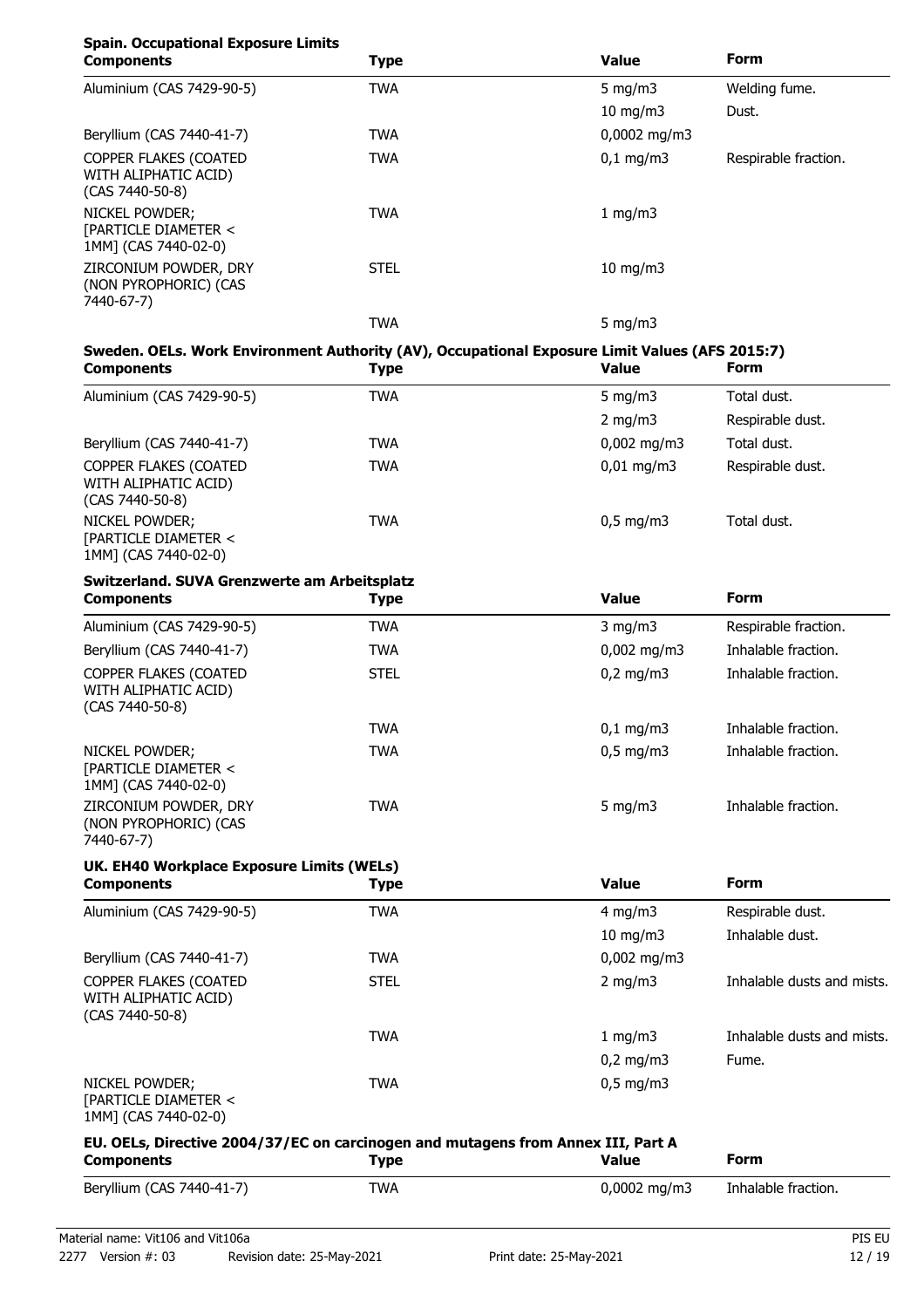| <b>Components</b>                                                                                                                                                                                         | <b>Value</b>    | <b>Determinant</b> | <b>Specimen</b>        | <b>Sampling Time</b>                                                                                                |  |
|-----------------------------------------------------------------------------------------------------------------------------------------------------------------------------------------------------------|-----------------|--------------------|------------------------|---------------------------------------------------------------------------------------------------------------------|--|
| Aluminium (CAS 7429-90-5) 200 mg/l                                                                                                                                                                        |                 | Aluminium          | Urine                  | $\ast$                                                                                                              |  |
| * - For sampling details, please see the source document.                                                                                                                                                 |                 |                    |                        |                                                                                                                     |  |
| 2, Government Decree 432/2003 Sb.                                                                                                                                                                         |                 |                    |                        | Czech Republic. Limit Values for Indictators of Biological Exposure Tests in Urine and Blood, Annex 2, Tables 1 and |  |
| <b>Components</b>                                                                                                                                                                                         | <b>Value</b>    | <b>Determinant</b> | <b>Specimen</b>        | <b>Sampling Time</b>                                                                                                |  |
| NICKEL POWDER;<br>[PARTICLE DIAMETER <<br>1MM] (CAS 7440-02-0)                                                                                                                                            | 0,077 µmol/mmol | Nickel             | Creatinine in<br>urine | $\ast$                                                                                                              |  |
|                                                                                                                                                                                                           | $0,04$ mg/g     | <b>Nickel</b>      | Creatinine in<br>urine | $\ast$                                                                                                              |  |
| * - For sampling details, please see the source document.                                                                                                                                                 |                 |                    |                        |                                                                                                                     |  |
|                                                                                                                                                                                                           |                 |                    |                        | Finland. HTP-arvot, App 2., Biological Limit Values, (BRA/BGV), Social Affairs and Ministry of Health               |  |
| <b>Components</b>                                                                                                                                                                                         | <b>Value</b>    | <b>Determinant</b> | <b>Specimen</b>        | <b>Sampling Time</b>                                                                                                |  |
| NICKEL POWDER;<br>[PARTICLE DIAMETER <<br>1MM] (CAS 7440-02-0)                                                                                                                                            | $0,1$ umol/l    | <b>Nickel</b>      | Urine                  | $\ast$                                                                                                              |  |
| * - For sampling details, please see the source document.                                                                                                                                                 |                 |                    |                        |                                                                                                                     |  |
| Germany. TRGS 903, BAT List (Biological Limit Values)                                                                                                                                                     |                 |                    |                        |                                                                                                                     |  |
|                                                                                                                                                                                                           | <b>Value</b>    | <b>Determinant</b> | <b>Specimen</b>        | <b>Sampling Time</b>                                                                                                |  |
|                                                                                                                                                                                                           |                 |                    |                        |                                                                                                                     |  |
|                                                                                                                                                                                                           |                 | Aluminium          | Urine                  | $\ast$                                                                                                              |  |
| <b>Components</b><br>Aluminium (CAS 7429-90-5) 50 µg/g<br>* - For sampling details, please see the source document.                                                                                       |                 |                    |                        |                                                                                                                     |  |
|                                                                                                                                                                                                           |                 |                    |                        |                                                                                                                     |  |
|                                                                                                                                                                                                           |                 |                    |                        | Hungary. Chemical Safety at Workplace Ordinance Joint Decree No. 25/2000 (Annex 2): Permissible limit values        |  |
|                                                                                                                                                                                                           | <b>Value</b>    | <b>Determinant</b> | <b>Specimen</b>        | <b>Sampling Time</b>                                                                                                |  |
|                                                                                                                                                                                                           | $0,02$ mg/g     | Nickel             | Creatinine in<br>urine | $\ast$                                                                                                              |  |
| of biological exposure (effect) indices<br><b>Components</b><br>NICKEL POWDER;<br>[PARTICLE DIAMETER <<br>1MM] (CAS 7440-02-0)                                                                            | 0,038 µmol/mmol | <b>Nickel</b>      | Creatinine in<br>urine | $\ast$                                                                                                              |  |
|                                                                                                                                                                                                           |                 |                    |                        |                                                                                                                     |  |
|                                                                                                                                                                                                           |                 |                    |                        | Slovakia. BLVs (Biological Limit Value). Regulation no. 355/2006 concerning protection of workers exposed to        |  |
|                                                                                                                                                                                                           |                 |                    |                        |                                                                                                                     |  |
|                                                                                                                                                                                                           | Value           | <b>Determinant</b> | <b>Specimen</b>        | <b>Sampling Time</b>                                                                                                |  |
| * - For sampling details, please see the source document.<br>chemical agents, Annex 2<br><b>Components</b><br>Aluminium (CAS 7429-90-5) 60 µg/g                                                           |                 | Aluminium          | Creatinine in<br>urine | $\ast$                                                                                                              |  |
| * - For sampling details, please see the source document.                                                                                                                                                 |                 |                    |                        |                                                                                                                     |  |
|                                                                                                                                                                                                           |                 |                    |                        |                                                                                                                     |  |
|                                                                                                                                                                                                           | <b>Value</b>    | <b>Determinant</b> | <b>Specimen</b>        | <b>Sampling Time</b>                                                                                                |  |
|                                                                                                                                                                                                           |                 | Aluminium          | Creatinine in<br>urine | $\ast$                                                                                                              |  |
| Switzerland. BAT-Werte (Biological Limit Values in the Workplace as per SUVA)<br><b>Components</b><br>Aluminium (CAS 7429-90-5) 60 µg/g<br>NICKEL POWDER;<br>[PARTICLE DIAMETER <<br>1MM] (CAS 7440-02-0) | $45 \mu g/l$    | Nickel             | Urine                  | $\ast$                                                                                                              |  |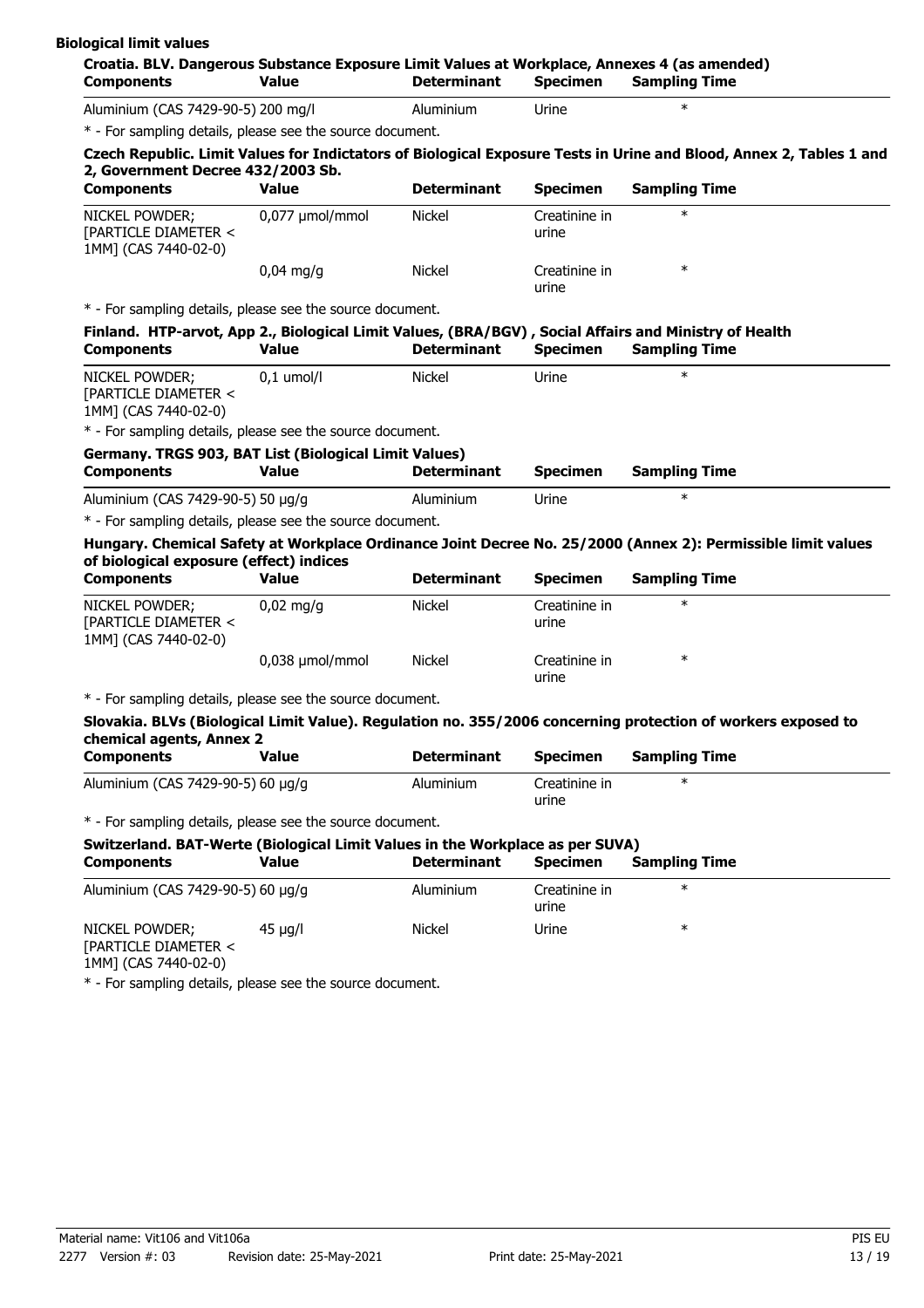| <b>Recommended monitoring</b><br>procedures                                          | VENTILATION: Good general ventilation (typically 10 air changes per hour) should be used.<br>Ventilation rates should be matched to conditions. If applicable, use process enclosures, local<br>exhaust ventilation, or other engineering controls to maintain airborne levels below recommended<br>exposure limits. If exposure limits have not been established, maintain airborne levels to an<br>acceptable level.                                                                                                                                                                                                                                                                                                                       |
|--------------------------------------------------------------------------------------|----------------------------------------------------------------------------------------------------------------------------------------------------------------------------------------------------------------------------------------------------------------------------------------------------------------------------------------------------------------------------------------------------------------------------------------------------------------------------------------------------------------------------------------------------------------------------------------------------------------------------------------------------------------------------------------------------------------------------------------------|
|                                                                                      | Whenever possible, the use of local exhaust ventilation or other engineering controls is the<br>preferred method of controlling exposure to airborne particulate. Where utilized, exhaust inlets to<br>the ventilation system must be positioned as close as possible to the source of airborne generation.<br>Avoid disruption of the airflow in the area of a local exhaust inlet by equipment such as a<br>man-cooling fan. Check ventilation equipment regularly to ensure it is functioning properly. Provide<br>training on the use and operation of ventilation to all users. Use qualified professionals to design<br>and install ventilation systems.                                                                               |
|                                                                                      | WET METHODS: Machining operations are usually performed under a liquid lubricant/coolant flood<br>which assists in reducing airborne particulate. However, the cycling through of machine coolant<br>containing finely divided particulate in suspension can result in the concentration building to a point<br>where the particulate may become airborne during use. Certain processes such as sanding and<br>grinding may require complete hooded containment and local exhaust ventilation. Prevent coolant<br>from splashing onto floor areas, external structures or operators' clothing. Utilize a coolant filtering<br>system to remove particulate from the coolant.                                                                 |
|                                                                                      | WORK PRACTICES: Develop work practices and procedures that prevent particulate from coming<br>in contact with worker skin, hair, or personal clothing. If work practices and/or procedures are<br>ineffective in controlling airborne exposure or visual particulate from deposition on skin, hair, or<br>clothing, provide appropriate cleaning/washing facilities. Procedures should be written that clearly<br>communicate the facility's requirements for protective clothing and personal hygiene. These<br>clothing and personal hygiene requirements help keep particulate from being spread to<br>non-production areas or from being taken home by the worker. Never use compressed air to clean<br>work clothing or other surfaces. |
|                                                                                      | Fabrication processes may leave a residue of particulate on the surface of parts, products or<br>equipment that could result in employee exposure during subsequent material handling activities.<br>As necessary, clean loose particulate from parts between processing steps. As a standard hygiene<br>practice, wash hands before eating or smoking.                                                                                                                                                                                                                                                                                                                                                                                      |
|                                                                                      | HOUSEKEEPING: Use vacuum and wet cleaning methods for particulate removal from surfaces. Be<br>certain to de-energize electrical systems, as necessary, before beginning wet cleaning. Use vacuum<br>cleaners with high efficiency particulate air (HEPA). Do not use compressed air, brooms, or<br>conventional vacuum cleaners to remove particulate from surfaces as this activity can result in<br>elevated exposures to airborne particulate. Follow the manufacturer's instructions when performing<br>maintenance on HEPA filtered vacuums used to clean hazardous materials.                                                                                                                                                         |
| <b>Derived no effect levels</b><br>(DNELs)                                           | Not available.                                                                                                                                                                                                                                                                                                                                                                                                                                                                                                                                                                                                                                                                                                                               |
| <b>Predicted no effect</b><br>concentrations (PNECs)                                 | Not available.                                                                                                                                                                                                                                                                                                                                                                                                                                                                                                                                                                                                                                                                                                                               |
| <b>Exposure guidelines</b><br>working (Official Gazette of the Republic of Slovenia) | Slovenia. OELs. Regulations concerning protection of workers against risks due to exposure to chemicals while                                                                                                                                                                                                                                                                                                                                                                                                                                                                                                                                                                                                                                |
| NICKEL POWDER; [PARTICLE DIAMETER < 1MM]<br>(CAS 7440-02-0)                          | Can be absorbed through the skin.                                                                                                                                                                                                                                                                                                                                                                                                                                                                                                                                                                                                                                                                                                            |
| 8.2. Exposure controls                                                               |                                                                                                                                                                                                                                                                                                                                                                                                                                                                                                                                                                                                                                                                                                                                              |
| <b>Appropriate engineering</b><br>controls                                           | Whenever possible, the use of local exhaust ventilation or other engineering controls is the<br>preferred method of controlling exposure to airborne particulate. Where utilized, exhaust inlets to<br>the ventilation system must be positioned as close as possible to the source of airborne generation.<br>Avoid disruption of the airflow in the area of a local exhaust inlet by equipment such as a<br>man-cooling fan. Check ventilation equipment regularly to ensure it is functioning properly. Provide<br>training on the use and operation of ventilation to all users. Use qualified professionals to design<br>and install ventilation systems.                                                                               |
|                                                                                      | Individual protection measures, such as personal protective equipment                                                                                                                                                                                                                                                                                                                                                                                                                                                                                                                                                                                                                                                                        |
| <b>General information</b>                                                           | Handle in accordance with good industrial hygiene and safety practices.                                                                                                                                                                                                                                                                                                                                                                                                                                                                                                                                                                                                                                                                      |
| <b>Eye/face protection</b>                                                           | Wear approved safety glasses, goggles, face shield and/or welder's helmet when risk of eye injury<br>is present, particularly during operations that generate dust, mist or fume.                                                                                                                                                                                                                                                                                                                                                                                                                                                                                                                                                            |
| <b>Skin protection</b>                                                               |                                                                                                                                                                                                                                                                                                                                                                                                                                                                                                                                                                                                                                                                                                                                              |
| - Hand protection                                                                    | Wear gloves to prevent contact with particulate or solutions. Wear gloves to prevent metal cuts and<br>skin abrasions during handling.                                                                                                                                                                                                                                                                                                                                                                                                                                                                                                                                                                                                       |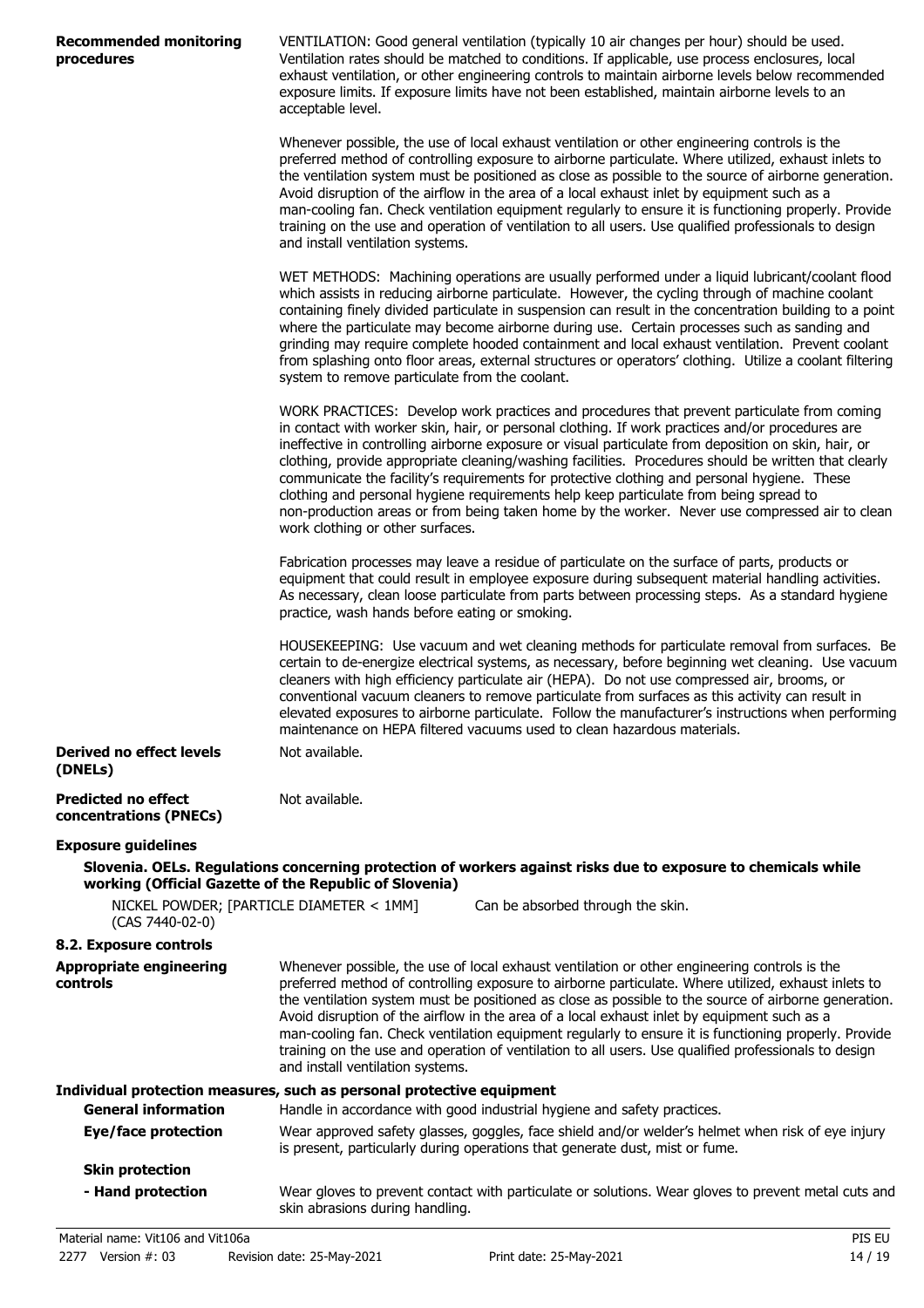| - Other                                   | Personal protection equipment should be chosen according to the CEN standards and in discussion<br>with the supplier of the personal protective equipment. Protective overgarments or work clothing<br>must be worn by persons who may become contaminated with particulate during activities. Skin<br>contact with this material may cause, in some sensitive individuals, an allergic dermal response.<br>Particulate that becomes lodged under the skin has the potential to induce sensitization and skin<br>lesions.                                                                                                                                                                                                                                                                |
|-------------------------------------------|------------------------------------------------------------------------------------------------------------------------------------------------------------------------------------------------------------------------------------------------------------------------------------------------------------------------------------------------------------------------------------------------------------------------------------------------------------------------------------------------------------------------------------------------------------------------------------------------------------------------------------------------------------------------------------------------------------------------------------------------------------------------------------------|
| <b>Respiratory protection</b>             | When airborne exposures exceed or have the potential to exceed the occupational exposure limits,<br>approved respirators must be used as specified by an Industrial Hygienist or other qualified<br>professional. Respirator users must be medically evaluated to determine if they are physically<br>capable of wearing a respirator. Quantitative and/or qualitative fit testing and respirator training<br>must be satisfactorily completed by all personnel prior to respirator use. Users of tight fitting<br>respirators must be clean shaven on those areas of the face where the respirator seal contacts the<br>face. Use pressure-demand airline respirators when performing jobs with high potential exposures<br>such as changing filters in a baghouse air cleaning device. |
| <b>Thermal hazards</b>                    | Not applicable.                                                                                                                                                                                                                                                                                                                                                                                                                                                                                                                                                                                                                                                                                                                                                                          |
| <b>Hygiene measures</b>                   | Not available.                                                                                                                                                                                                                                                                                                                                                                                                                                                                                                                                                                                                                                                                                                                                                                           |
| <b>Environmental exposure</b><br>controls | Not available.                                                                                                                                                                                                                                                                                                                                                                                                                                                                                                                                                                                                                                                                                                                                                                           |

# **SECTION 9: Physical and chemical properties**

# **9.1. Information on basic physical and chemical properties**

| <b>Appearance</b>                                   |                               |  |  |
|-----------------------------------------------------|-------------------------------|--|--|
| <b>Physical state</b>                               | Solid.                        |  |  |
| <b>Form</b>                                         | Various shapes.               |  |  |
| Colour                                              | Metallic.                     |  |  |
| <b>Odour</b>                                        | Not available.                |  |  |
| <b>Odour threshold</b>                              | Not applicable.               |  |  |
| рH                                                  | Not applicable.               |  |  |
| <b>Melting point/freezing point</b>                 | 660 °C (1220 °F) estimated    |  |  |
| <b>Initial boiling point and</b><br>boiling range   | 2327 °C (4220,6 °F) estimated |  |  |
| <b>Flash point</b>                                  | Not applicable.               |  |  |
| <b>Evaporation rate</b>                             | Not applicable.               |  |  |
| <b>Flammability (solid, gas)</b>                    | Not applicable.               |  |  |
| <b>Upper/lower flammability or explosive limits</b> |                               |  |  |
| <b>Flammability limit - lower</b><br>(%)            | Not applicable.               |  |  |
| <b>Flammability limit -</b><br>upper $(% )$         | Not applicable.               |  |  |
| <b>Explosive limit - lower (</b><br>%)              | Not applicable.               |  |  |
| <b>Explosive limit - upper</b><br>(%)               | Not applicable.               |  |  |
| Vapour pressure                                     | 0,21 hPa estimated            |  |  |
| <b>Vapour density</b>                               | Not applicable.               |  |  |
| <b>Relative density</b>                             | Not applicable.               |  |  |
| Solubility(ies)                                     |                               |  |  |
| Solubility (water)                                  | Not applicable.               |  |  |
| <b>Partition coefficient</b><br>(n-octanol/water)   | Not available.                |  |  |
| <b>Auto-ignition temperature</b>                    | Not applicable.               |  |  |
| <b>Decomposition temperature</b>                    | Not applicable.               |  |  |
| <b>Viscosity</b>                                    | Not applicable.               |  |  |
| <b>Explosive properties</b>                         | Not explosive.                |  |  |
| <b>Oxidising properties</b>                         | Not oxidising.                |  |  |
| 9.2. Other information                              |                               |  |  |
| <b>Density</b>                                      | 8,07 g/cm3 estimated          |  |  |
| <b>Specific gravity</b>                             | 8,07 estimated                |  |  |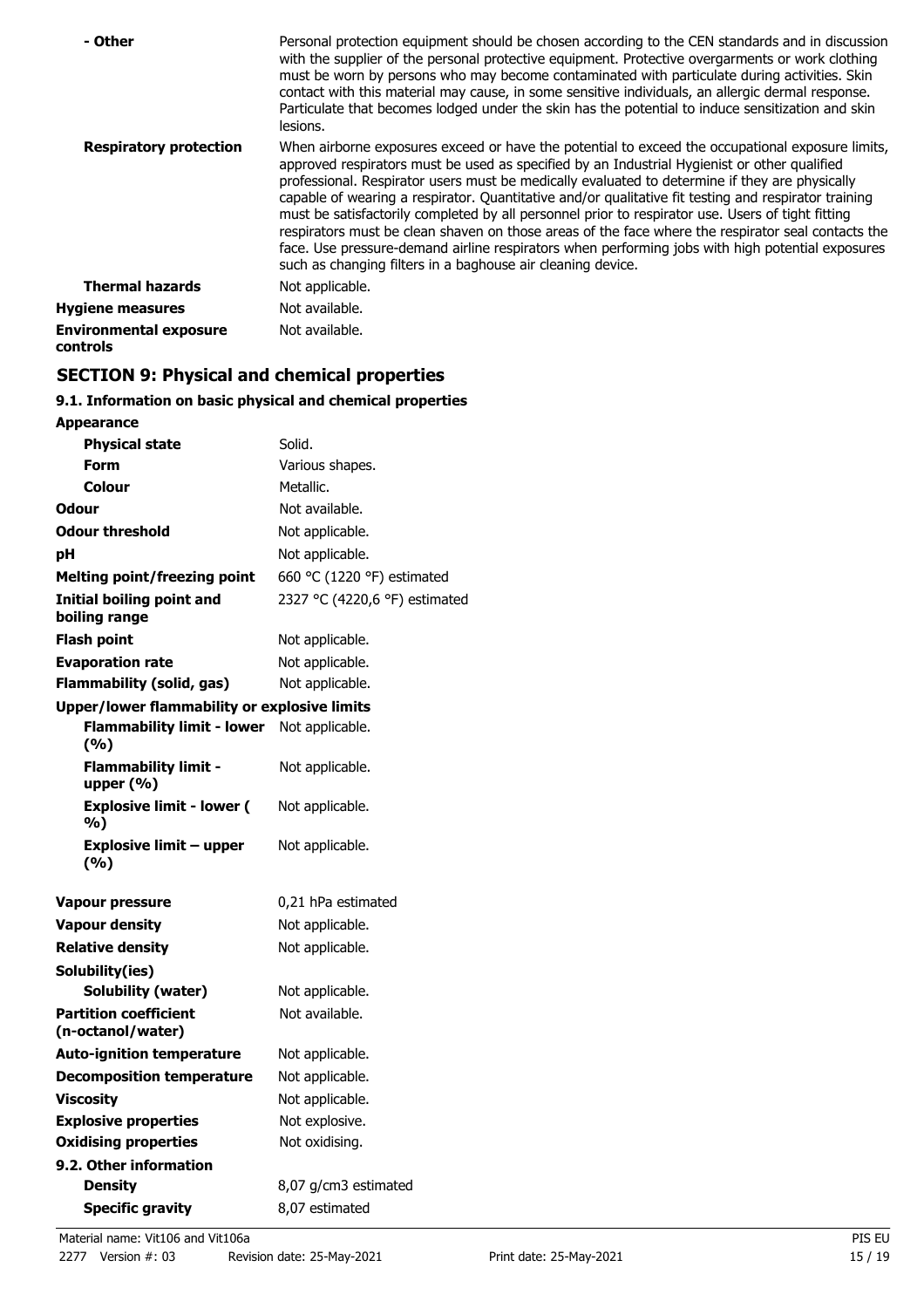# **SECTION 10: Stability and reactivity**

| 10.1. Reactivity                            | Not available.                                                  |
|---------------------------------------------|-----------------------------------------------------------------|
| 10.2. Chemical stability                    | Material is stable under normal conditions.                     |
| 10.3. Possibility of hazardous<br>reactions | Hazardous polymerisation does not occur.                        |
| 10.4. Conditions to avoid                   | Avoid dust formation. Contact with acids. Contact with alkalis. |
| 10.5. Incompatible materials                | Strong acids, alkalies and oxidizing agents.                    |
| 10.6. Hazardous<br>decomposition products   | No hazardous decomposition products are known.                  |

# **SECTION 11: Toxicological information**

**General information C**CCUPATION OCCUPATION EXPOSURE to the substance or mixture may cause adverse effects.

## **Information on likely routes of exposure**

| <b>Inhalation</b>                          | May cause damage to organs (respiratory system) through prolonged or repeated exposure. |  |  |
|--------------------------------------------|-----------------------------------------------------------------------------------------|--|--|
| <b>Skin contact</b>                        | May cause an allergic skin reaction.                                                    |  |  |
| Eye contact                                | Not likely, due to the form of the product.                                             |  |  |
| <b>Ingestion</b>                           | Not likely, due to the form of the product.                                             |  |  |
| <b>Symptoms</b>                            | Respiratory disorder.                                                                   |  |  |
| 11.1. Information on toxicological effects |                                                                                         |  |  |
| <b>Acute toxicity</b>                      | Based on available data, the classification criteria are not met.                       |  |  |
| <b>Skin corrosion/irritation</b>           | May cause allergic skin reaction.                                                       |  |  |
| Serious eye damage/eye<br>irritation       | Harmful in contact with eyes.                                                           |  |  |
| <b>Respiratory sensitisation</b>           | May cause damage to organs (respiratory system) through prolonged or repeated exposure. |  |  |
| <b>Skin sensitisation</b>                  | May cause an allergic skin reaction.                                                    |  |  |

**Germ cell mutagenicity** Due to lack of data the classification is not possible.

**Carcinogenicity** Cancer hazard.

# **Hungary. 26/2000 EüM Ordinance on protection against and preventing risk relating to exposure to carcinogens at work (as amended)**

Beryllium (CAS 7440-41-7)

**IARC Monographs. Overall Evaluation of Carcinogenicity**

| amended)                                 |                                                                                                        |
|------------------------------------------|--------------------------------------------------------------------------------------------------------|
|                                          | Slovenia. CMR. Protection of workers from exposure to carcinogen and mutagen agents (ULRS 101/2005, as |
| $(CAS 7440-02-0)$                        |                                                                                                        |
| NICKEL POWDER: [PARTICLE DIAMETER < 1MM] | 2B Possibly carcinogenic to humans.                                                                    |
| Beryllium (CAS 7440-41-7)                | 1 Carcinogenic to humans.                                                                              |
|                                          |                                                                                                        |

| Beryllium (CAS 7440-41-7)                                   | Carcinogenic, Category 1B.                                                                                    |
|-------------------------------------------------------------|---------------------------------------------------------------------------------------------------------------|
| working (Official Gazette of the Republic of Slovenia)      | Slovenia. OELs. Regulations concerning protection of workers against risks due to exposure to chemicals while |
| Aluminium (CAS 7429-90-5)                                   | Carcinogenic, Category 1A                                                                                     |
| NICKEL POWDER; [PARTICLE DIAMETER < 1MM]<br>(CAS 7440-02-0) | Carcinogenic, Category 2.                                                                                     |

| <b>Reproductive toxicity</b>                               | Not classified.                                                                                          |
|------------------------------------------------------------|----------------------------------------------------------------------------------------------------------|
| <b>Specific target organ toxicity</b><br>- single exposure | May cause irritation to the respiratory system.                                                          |
| Specific target organ toxicity<br>- repeated exposure      | May cause damage to organs (respiratory system) through prolonged or repeated exposure by<br>inhalation. |
| Aspiration hazard                                          | Due to lack of data the classification is not possible.                                                  |
| <b>Mixture versus substance</b>                            | Not available.                                                                                           |

# **SECTION 12: Ecological information**

**Other information** Symptoms may be delayed.

# **12.1. Toxicity**

**information**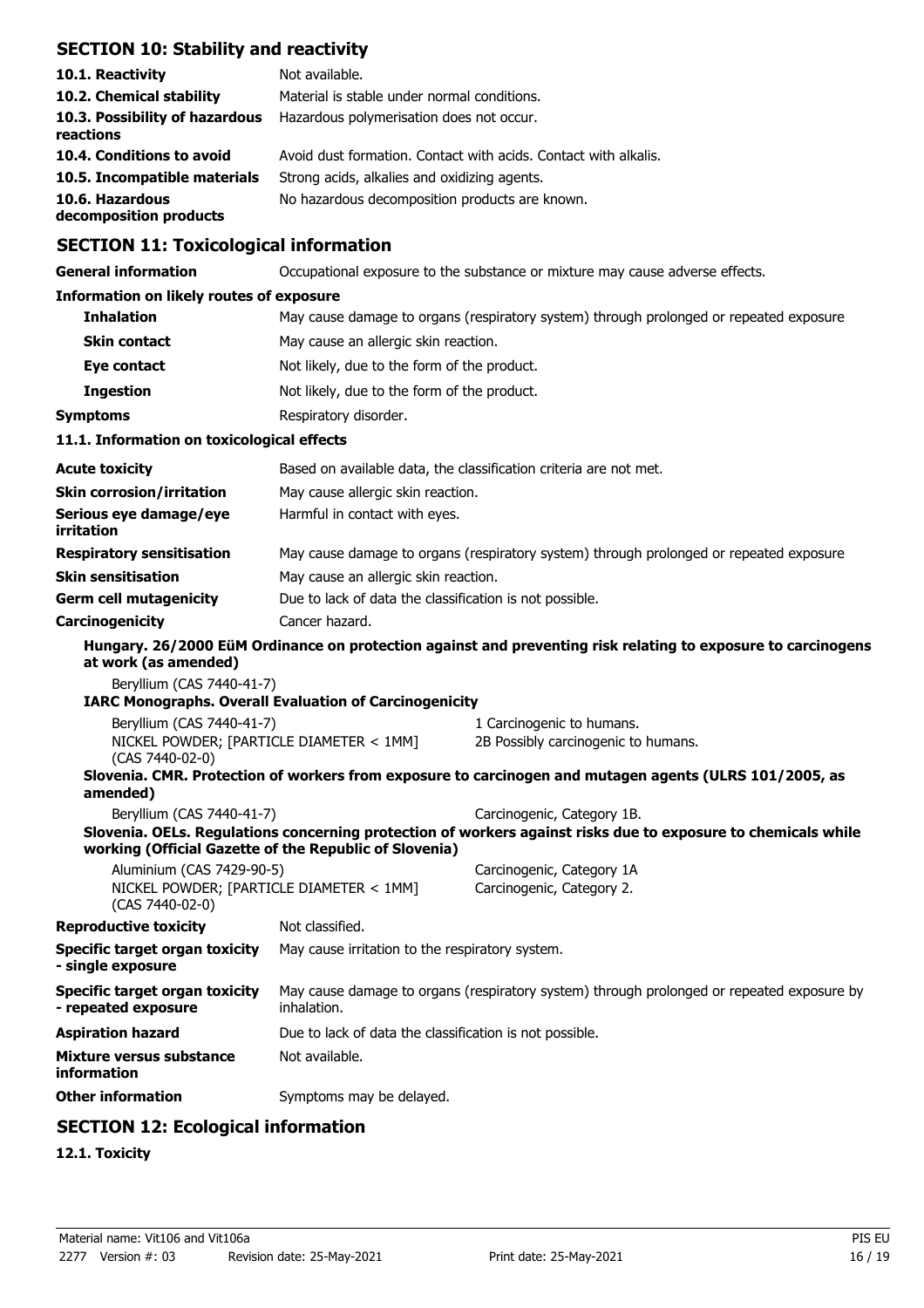| <b>Product</b>                                                               |                | <b>Species</b>                          |                                                                              | <b>Test Results</b>                                                 |
|------------------------------------------------------------------------------|----------------|-----------------------------------------|------------------------------------------------------------------------------|---------------------------------------------------------------------|
| Vit106 and Vit106a                                                           |                |                                         |                                                                              |                                                                     |
| <b>Aquatic</b>                                                               |                |                                         |                                                                              |                                                                     |
| Acute                                                                        |                |                                         |                                                                              |                                                                     |
| Fish                                                                         | <b>LC50</b>    | Fish                                    |                                                                              | 0,1581 mg/l, 96 hours estimated                                     |
| <b>Components</b>                                                            |                | <b>Species</b>                          |                                                                              | <b>Test Results</b>                                                 |
| COPPER FLAKES (COATED WITH ALIPHATIC ACID) (CAS 7440-50-8)                   |                |                                         |                                                                              |                                                                     |
| <b>Aquatic</b>                                                               |                |                                         |                                                                              |                                                                     |
| Acute                                                                        |                |                                         |                                                                              |                                                                     |
| Crustacea                                                                    | <b>EC50</b>    |                                         | Blue crab (Callinectes sapidus)                                              | $0,0031$ mg/l                                                       |
| Fish                                                                         | <b>LC50</b>    |                                         |                                                                              | Fathead minnow (Pimephales promelas) 0,0219 - 0,0446 mg/l, 96 hours |
| NICKEL POWDER; [PARTICLE DIAMETER < 1MM] (CAS 7440-02-0)                     |                |                                         |                                                                              |                                                                     |
| <b>Aquatic</b>                                                               |                |                                         |                                                                              |                                                                     |
| Acute                                                                        |                |                                         |                                                                              |                                                                     |
| Fish                                                                         | LC50           |                                         | Rainbow trout, donaldson trout                                               | $0.06$ mg/l, 4 days                                                 |
|                                                                              |                | (Oncorhynchus mykiss)                   |                                                                              |                                                                     |
| * Estimates for product may be based on additional component data not shown. |                |                                         |                                                                              |                                                                     |
| 12.2. Persistence and                                                        |                |                                         | No data is available on the degradability of this product.                   |                                                                     |
| degradability                                                                |                |                                         |                                                                              |                                                                     |
| 12.3. Bioaccumulative<br>potential                                           | Not available. |                                         |                                                                              |                                                                     |
| <b>Partition coefficient</b><br>n-octanol/water (log Kow)                    | Not available. |                                         |                                                                              |                                                                     |
| <b>Bioconcentration factor (BCF)</b>                                         | Not available. |                                         |                                                                              |                                                                     |
| 12.4. Mobility in soil                                                       | Not available. |                                         |                                                                              |                                                                     |
| 12.5. Results of PBT and<br><b>vPvB</b> assessment                           |                | Not a PBT or yPvB substance or mixture. |                                                                              |                                                                     |
| 12.6. Other adverse effects                                                  | Not available. |                                         |                                                                              |                                                                     |
| 12.7. Additional information                                                 |                |                                         |                                                                              |                                                                     |
| Estonia Dangerous substances in soil Data                                    |                |                                         |                                                                              |                                                                     |
| Beryllium (CAS 7440-41-7)                                                    |                |                                         | Beryllium (Be) 10 mg/kg<br>Beryllium (Be) 2 mg/kg<br>Beryllium (Be) 50 mg/kg |                                                                     |
| COPPER FLAKES (COATED WITH ALIPHATIC ACID)<br>(CAS 7440-50-8)                |                |                                         | Copper (Cu) 100 mg/kg                                                        |                                                                     |
|                                                                              |                |                                         | Copper (Cu) 150 mg/kg<br>Copper (Cu) 500 mg/kg                               |                                                                     |
| NICKEL POWDER; [PARTICLE DIAMETER < 1MM]<br>(CAS 7440-02-0)                  |                |                                         | Nickel (Ni) 150 mg/kg                                                        |                                                                     |
|                                                                              |                |                                         | Nickel (Ni) 50 mg/kg<br>Nickel (Ni) 500 mg/kg                                |                                                                     |
| <b>SECTION 13: Disposal considerations</b>                                   |                |                                         |                                                                              |                                                                     |
|                                                                              |                |                                         |                                                                              |                                                                     |

# **13.1. Waste treatment methods**

| <b>Residual waste</b>                  | Empty containers or liners may retain some product residues. This material and its container must<br>be disposed of in a safe manner (see: Disposal instructions).                                                                                                                                                                                                        |
|----------------------------------------|---------------------------------------------------------------------------------------------------------------------------------------------------------------------------------------------------------------------------------------------------------------------------------------------------------------------------------------------------------------------------|
| <b>Contaminated packaging</b>          | Empty containers should be taken to an approved waste handling site for recycling or disposal.<br>Since emptied containers may retain product residue, follow label warnings even after container is<br>emptied.                                                                                                                                                          |
| EU waste code                          | The Waste code should be assigned in discussion between the user, the producer and the waste<br>disposal company. Waste codes should be assigned by the user based on the application for which<br>the product was used.                                                                                                                                                  |
| <b>Disposal</b><br>methods/information | Material should be recycled if possible. Disposal recommendations are based on material as<br>supplied. Disposal must be in accordance with current applicable laws and regulations, and material<br>characteristics at time of disposal. When this product as supplied is to be discarded as waste, it<br>does not meet the definition of a RCRA waste under 40 CFR 261. |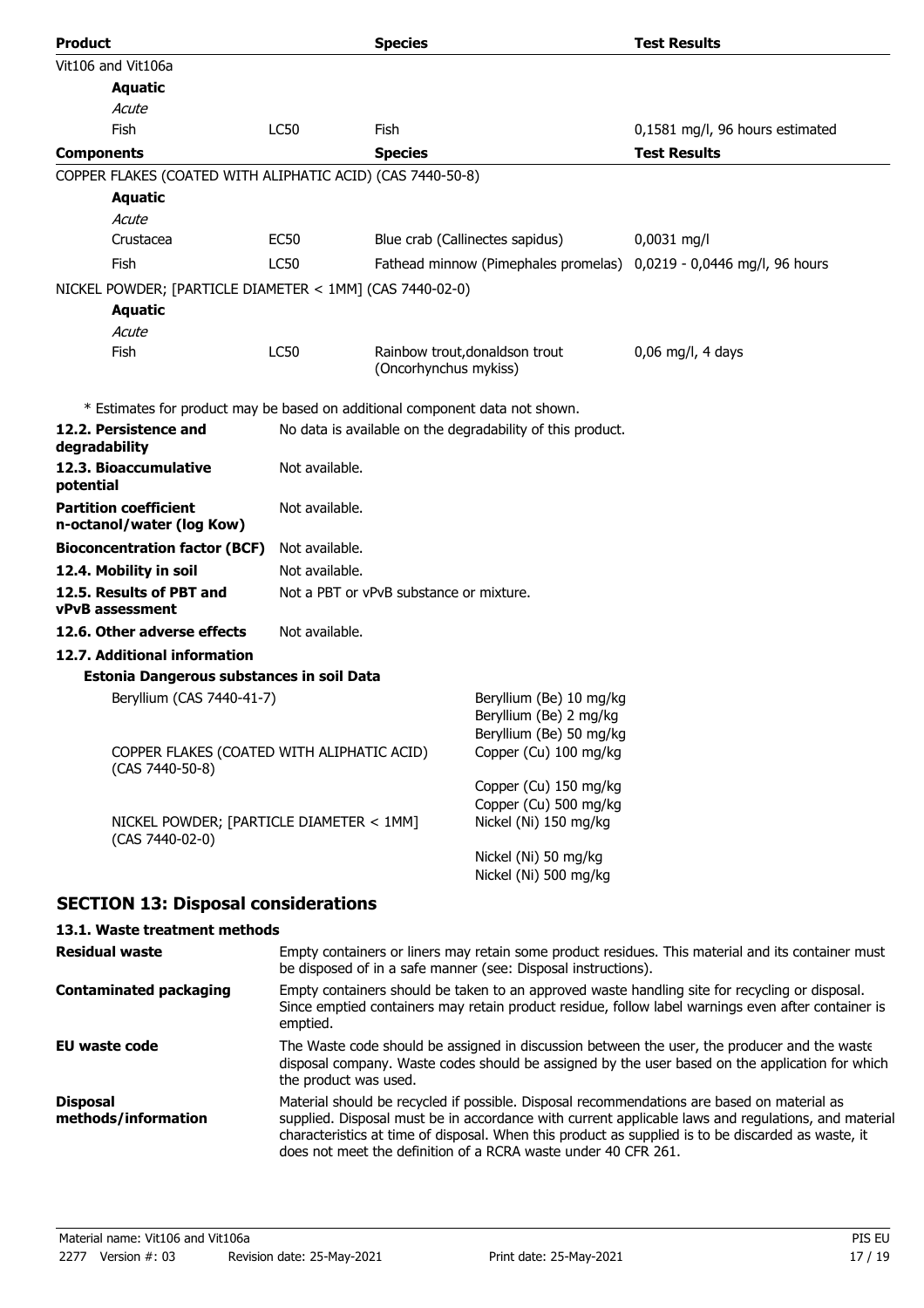# **SECTION 14: Transport information**

# **ADR**

14.1. - 14.6.: Not regulated as dangerous goods. **RID**

14.1. - 14.6.: Not regulated as dangerous goods.

# **ADN**

14.1. - 14.6.: Not regulated as dangerous goods.

# **IATA**

14.1. - 14.6.: Not regulated as dangerous goods.

# **IMDG**

14.1. - 14.6.: Not regulated as dangerous goods.

# **SECTION 15: Regulatory information**

**15.1. Safety, health and environmental regulations/legislation specific for the substance or mixture**

# **EU regulations**

**Regulation (EC) No. 1005/2009 on substances that deplete the ozone layer, Annex I and II, as amended** Not listed.

**Regulation (EU) 2019/1021 On persistent organic pollutants (recast), as amended**

Not listed.

**Regulation (EU) No. 649/2012 concerning the export and import of dangerous chemicals, Annex I, Part 1 as amended**

## Not listed.

**Regulation (EU) No. 649/2012 concerning the export and import of dangerous chemicals, Annex I, Part 2 as amended**

Not listed.

**Regulation (EU) No. 649/2012 concerning the export and import of dangerous chemicals, Annex I, Part 3 as amended**

Not listed.

**Regulation (EU) No. 649/2012 concerning the export and import of dangerous chemicals, Annex V as amended** Not listed.

**Regulation (EC) No. 166/2006 Annex II Pollutant Release and Transfer Registry, as amended** Aluminium (CAS 7429-90-5)

COPPER FLAKES (COATED WITH ALIPHATIC ACID) (CAS 7440-50-8)

NICKEL POWDER; [PARTICLE DIAMETER < 1MM] (CAS 7440-02-0)

## **Regulation (EC) No. 1907/2006, REACH Article 59(10) Candidate List as currently published by ECHA** Not listed.

# **Authorisations**

**Regulation (EC) No. 1907/2006, REACH Annex XIV Substances subject to authorization, as amended** Not listed.

# **Restrictions on use**

**Regulation (EC) No. 1907/2006, REACH Annex XVII Substances subject to restriction on marketing and use as amended**

Beryllium (CAS 7440-41-7) NICKEL POWDER; [PARTICLE DIAMETER < 1MM] (CAS 7440-02-0) ZIRCONIUM POWDER, DRY (NON PYROPHORIC) (CAS 7440-67-7)

# **Directive 2004/37/EC: on the protection of workers from the risks related to exposure to carcinogens and mutagens at work, as amended.**

Beryllium (CAS 7440-41-7)

# **Other EU regulations**

**Directive 2012/18/EU on major accident hazards involving dangerous substances, as amended**

Aluminium (CAS 7429-90-5) Beryllium (CAS 7440-41-7) COPPER FLAKES (COATED WITH ALIPHATIC ACID) (CAS 7440-50-8) ZIRCONIUM POWDER, DRY (NON PYROPHORIC) (CAS 7440-67-7)

#### Young people under 18 years old are not allowed to work with this product according to EU Directive 94/33/EC on the protection of young people at work. **National regulations 15.2. Chemical safety** No Chemical Safety Assessment has been carried out. **assessment**